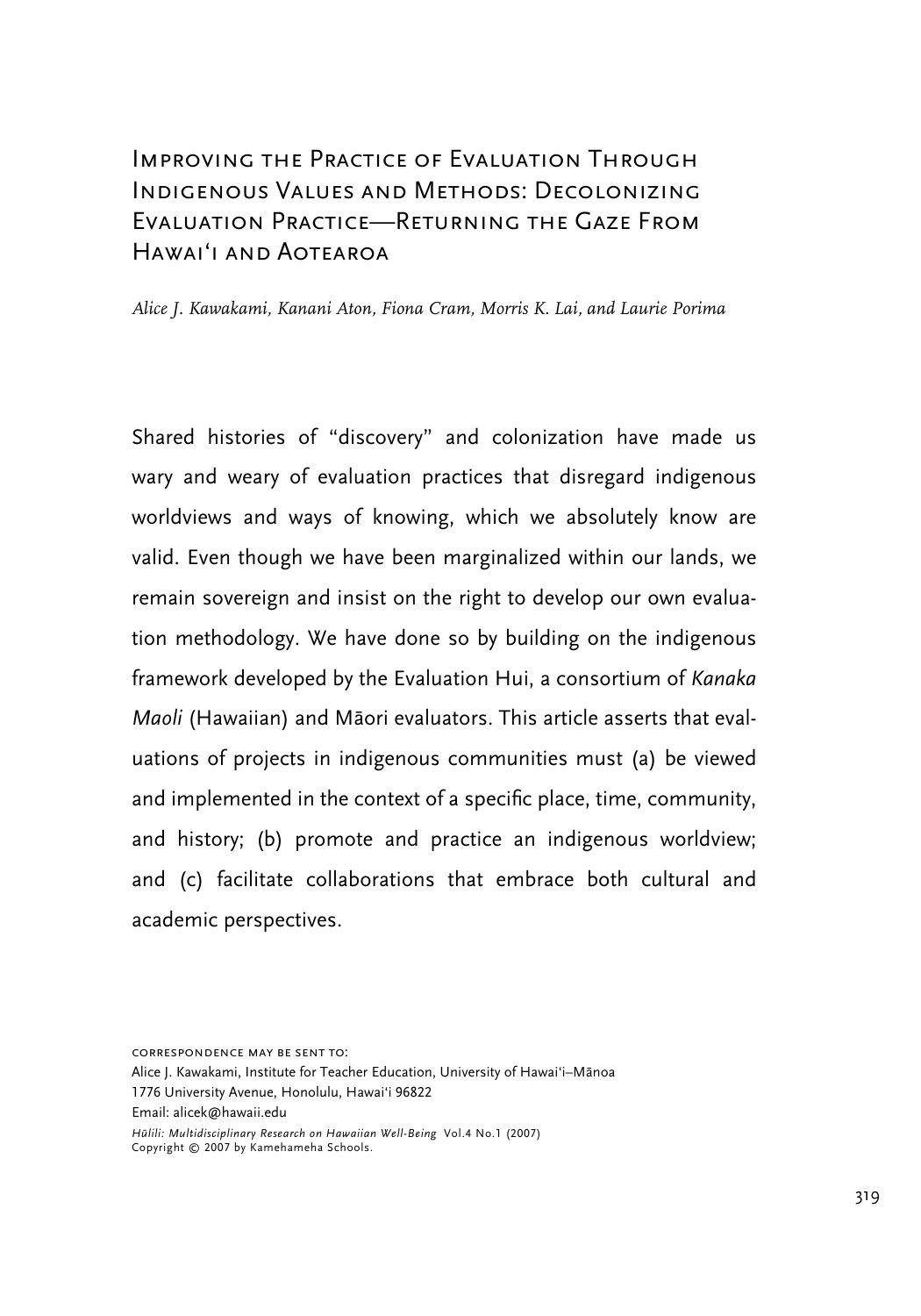*He ÿonipaÿa ka ÿoiäÿiÿo.*  Truth is not changeable.

—Pukui (1983, p. 94)

As is proper in indigenous cultures, we start by telling a bit about ourselves. In *Kanaka Maoli* (Hawaiian) language/culture, one asks, "Who is your name? *(ÿO wai kou inoa)*" and not "What is your name?" In Mäori language/culture, one asks "*No hea koe?*" ("Where are you from [in a tribal sense]?"). As a group of five indigenous island-dwelling evaluators, we and our *ÿohana/whänau* (families) are from Ngäti Manawa, Tainui, Tuhoe, and Ngäti Kahungunu in Aotearoa (New Zealand), from Waimea and Möÿiliÿili on Oÿahu, and from Näwiliwili on Kaua'i. Among us five authors, some are relatively new to evaluation, and some have more than 30 years of experience in the field. Some of us are steeped in our indigenous cultures; some have less experience. What we have in common is membership in Pacific island indigenous cultures as well as in Western culture, including much of our academic training. Furthermore, we are passionate in our feeling that evaluation, as often currently practiced on indigenous populations, must be decolonized.

Concurrently, we honor those who have helped smooth the path we now walk generations of indigenous professionals who have been mentors to their protégés, standing shoulder to shoulder with us.

*Umia ka hanu! Hoÿokähi ka umauma ke kïpoÿohiwi i ke kïpoÿohiwi.* 

Hold the breath! Walk abreast, shoulder to shoulder. Be of one accord, as in exerting every effort to lift a heavy weight to the shoulder and to keep together in carrying it along.

—Pukui (1983, p. 314)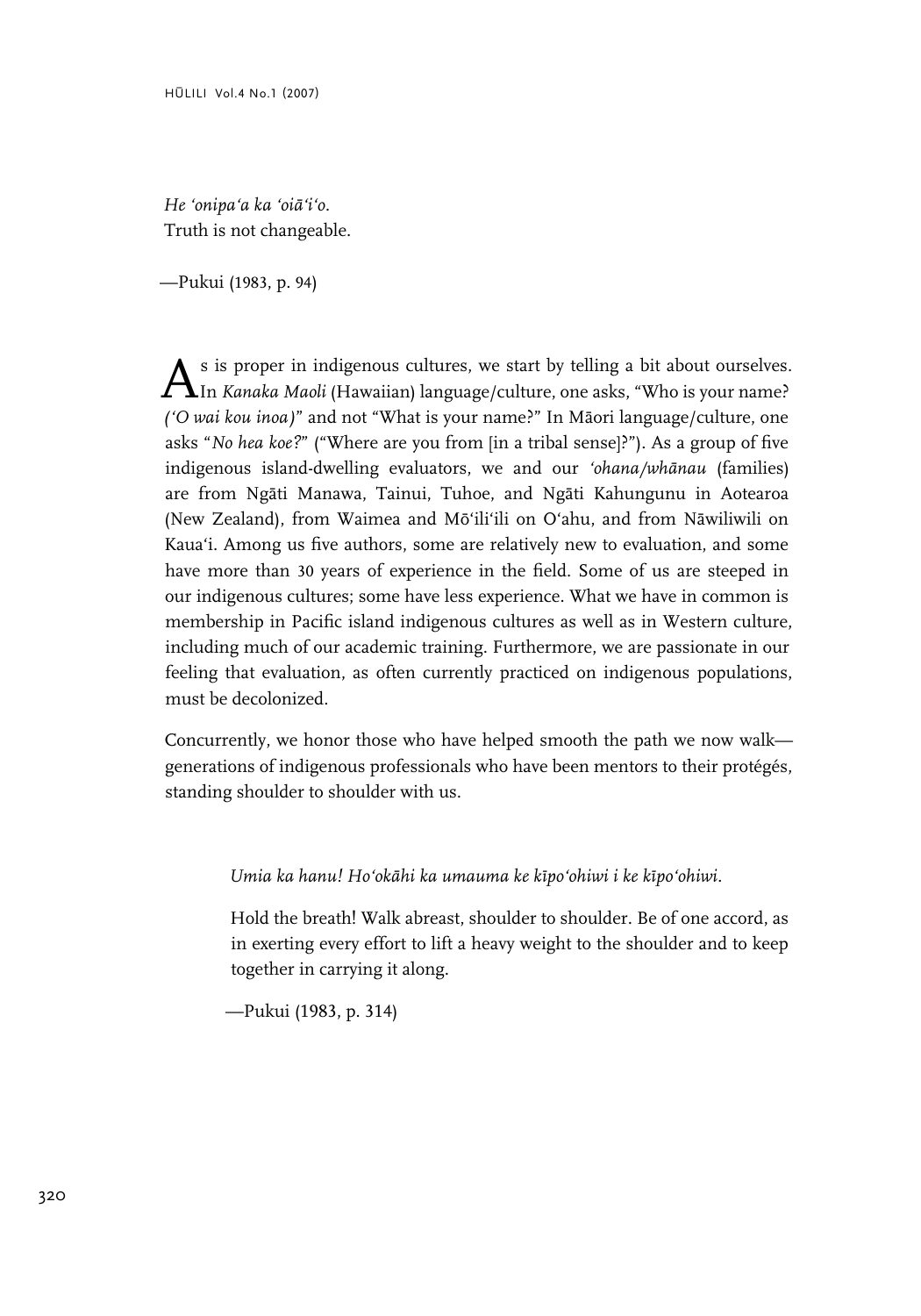As mainstream-trained academics/evaluators as well as cultural practitioners and community advocates, we describe in this article facets of indigenous life that affect the evolving practices of evaluation. Using a *mo* 'olelo (storytelling) approach, we begin to broach issues of values, theory, practice, and the changing profile of expectations developing in Mäori and Kanaka Maoli communities.

## Relevance to Evaluators

In this article, we address (a) contextualizing evaluations within culturally appropriate frameworks and (b) meeting the needs of program participants, implementers, and external funding agencies. These two areas of effort are of fundamental importance to the field of evaluation because they ultimately deal with the ethical behavior of evaluators; furthermore, they can help improve evaluations for Känaka Maoli, Mäori, and other indigenous peoples, as well as for mainstream populations. We caution that although we have noticed many similarities between our *manaÿo* (thoughts) and values and those of other indigenous peoples such as Native Americans and First Nations Peoples of Canada, we acknowledge that our indigenous expertise is largely limited to Mäori and Kanaka Maoli considerations.

#### Relevance to the Profession

Our article includes suggestions for improving methodological practices within the evaluation profession and explores basic assumptions about the epistemology and values of indigenous communities. Some of the mainstream evaluation profession's propriety standards covering respect strongly imply that methods for conducting evaluations involving indigenous peoples are fundamental issues for the profession (American Evaluation Association, 2004). However, respecting and protecting the rights and welfare of human subjects and respecting human dignity and worth require being familiar enough with evaluation participants to be able to deliver such respect. We discuss evaluation strategies that focus on access to relevant information and our perspectives, linked to values, beliefs, and worldviews.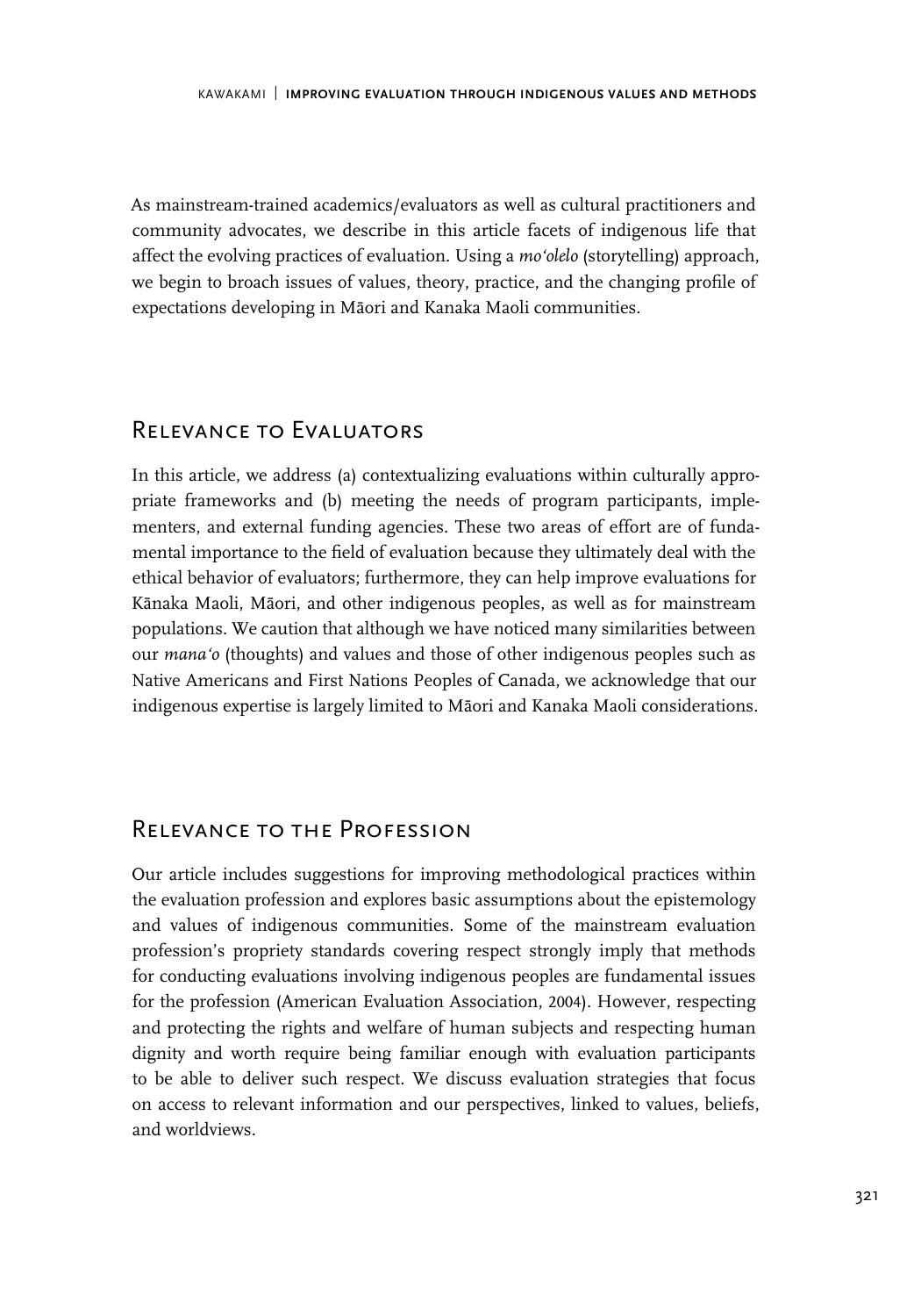## Relevance to Society

The world of the 21st century is shrinking. Global concerns are common conversation topics, and technological innovations allow for distant individuals and groups to be linked in real time. With these means to gain entry to previously remote and isolated (often by self-choice) communities, evaluators are compelled to face issues of social justice and equity. Awareness of indigenous perspectives, especially values, is critical today, as diversity of culture, language, ethnicity, and national origin continues to be the focus of reclaimed identity and sovereignty for indigenous peoples. We anticipate that our views will resonate with other indigenous peoples who share similar values as well as experiences of colonization and marginalization within their own lands (see Davis et al., 2002). As eloquently stated in *Principles and Guidelines for the Protection of the Heritage of Indigenous People,* "The effective protection of the heritage of the indigenous peoples of the world benefits all humanity. Cultural diversity is essential to the adaptability and creativity of the human species as a whole" (Daes, 1995, para. 1).

#### Addressing the Issues

One definition of indigenous is "having originated…in a particular region" (*Merriam-Webster's Collegiate Dictionary,* 1993, p. 591). Some key ideas regarding indigenousness include "We were here first. Newcomer, you do not have the right to impose your values on us, even if you have more destructive weapons than we do."

We recognize the changing nature of evaluation for indigenous communities as increasing numbers of indigenous persons are trained in research and evaluation. These communities are no longer solely reliant on nonindigenous evaluators, who must "up their game" if they are to be of service to indigenous peoples. This article, while addressing issues of particular relevance to culturally appropriate evaluation conducted by indigenous evaluators, also provides important insights for nonindigenous evaluators about the expectations of, and respect appropriate for (and demanded by), indigenous communities.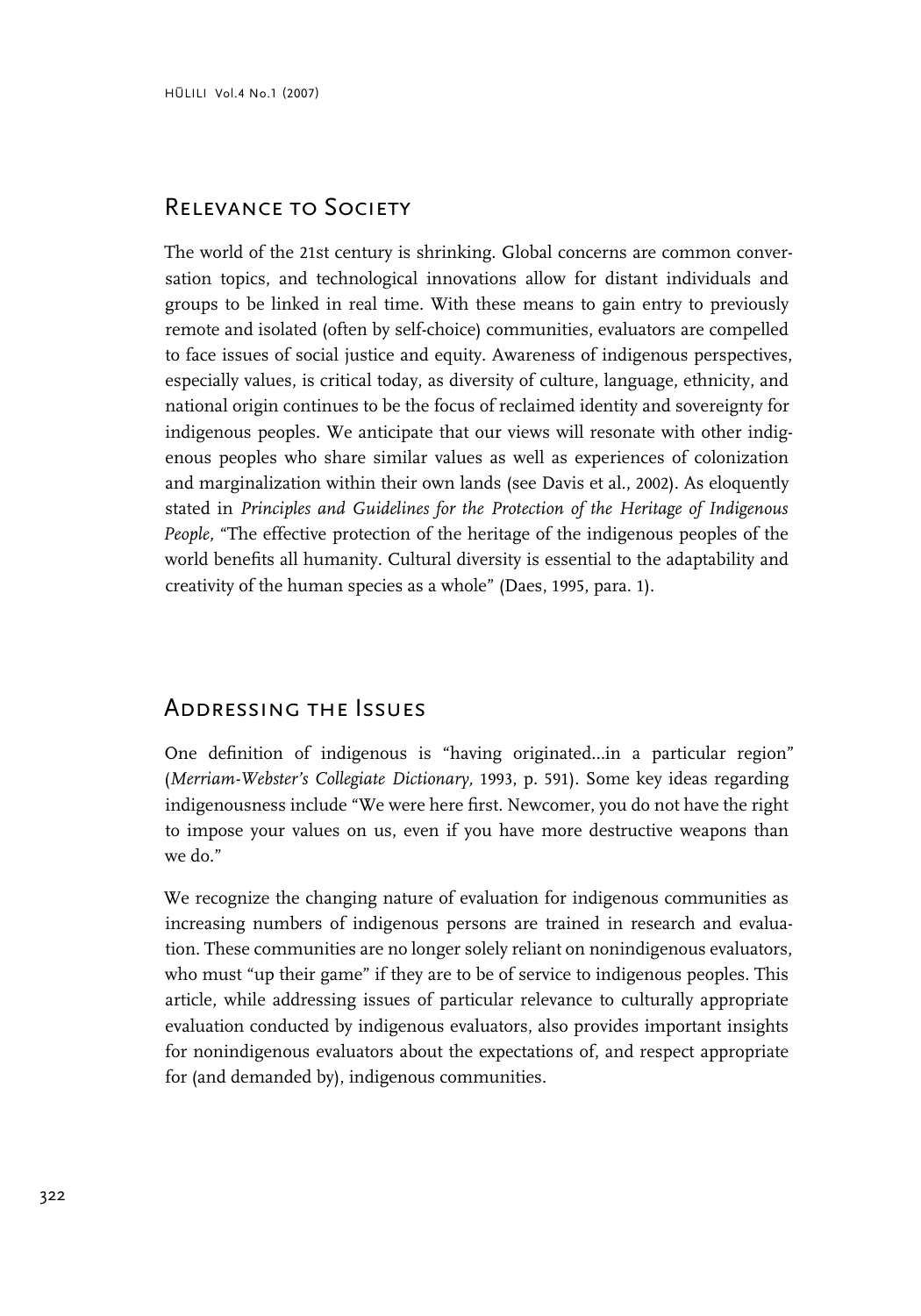As part of a larger group of Mäori and Kanaka Maoli evaluators called the *Evaluation Hui* (Evaluation Team), we have recently spent much effort collectively developing, refining, and disseminating evaluation methods appropriate for indigenous peoples. A notable part of our effort to decolonize evaluation was inspired by the work of Linda Tuhiwai Smith (1999), who wrote eloquently on decolonizing research methodologies for indigenous peoples. Smith argued that to begin to undo the negative effects of colonization, which included substantial amounts of research on indigenous peoples, the (Western) research methodology itself has to be decolonized.

By decolonizing *evaluation* methodologies, we aim to recenter ourselves within our own lands. From here we challenge the viewpoints of those outside of our communities who see us as less than a "norm" that is based within their worldview rather than within ours. We are therefore advocating evaluation practices that are "of, for, by, and with us"—that is, Kanaka Maoli and Kaupapa Mäori methodologies (Pihama, Cram, & Walker, 2002; Porima, 2005). Our very survival relies on the acknowledgment, at the very least by our own peoples, that our worldview, culture, and way of being are valid. When this acknowledgment comes within the context of evaluation, we increase the chances that the evaluation methods used will be decolonized.

### Looking at the West

We present some examples of why we are wary of "experts" from prominent Western institutions and academicians. In the first example, we ask a simple question: "Who discovered our lands?" According to the National Maritime Museum in London, the answer for Hawai'i is "Captain James Cook," whose efforts are honored in a "medal commemorating the discovery of Hawai'i by Captain James Cook" (National Maritime Museum, 2005, para. 1). In a widely used dictionary, a definition for *discover* is "to obtain sight or knowledge of for the first time" (*Merriam-Webster's Collegiate Dictionary*, 1993, p. 331). For sure, only indigenous people can say, with honesty, that their group was there first and discovered their homeland. Even by Western definitions, *Captain Cook did not discover Hawaiÿi*. Similarly, Abel Tasman absolutely was not the first person to see Aotearoa. And yet today one can read on a mainstream New Zealand tourist Web site words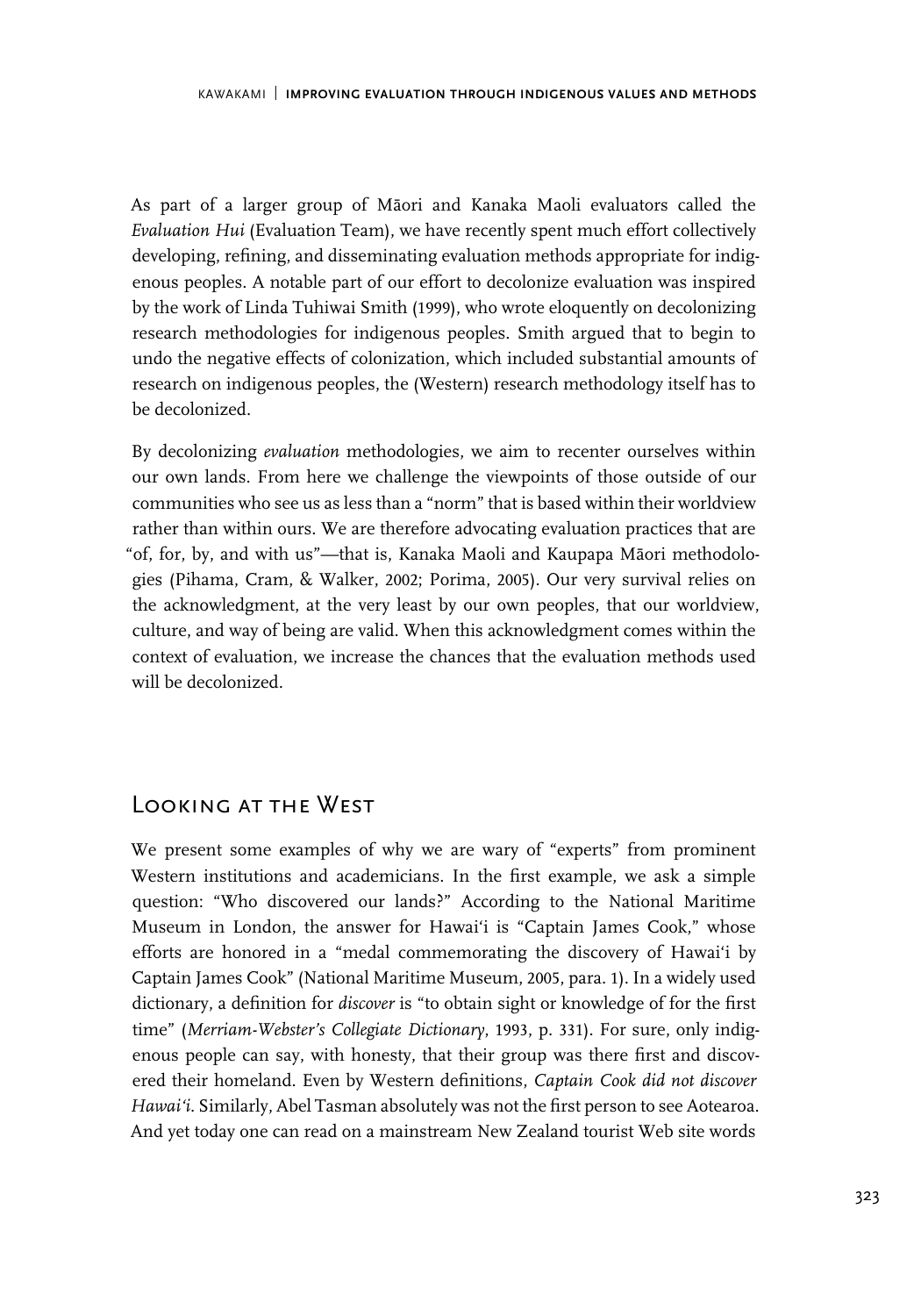like "First to discover New Zealand in 1642, Abel Tasman annexed the country for Holland…" (*Colonisation*, 2006, para. 3). The fact that Westerners continue to be incorrectly credited, for example, by a prominent Western institution as the discoverers of lands in which our ancestors were already living is just one of many reasons why we are wary and even distrustful of many Western experts.

Furthermore, these "discoveries" opened the way for newcomers to arrive on our shores with the expectation that they could acquire large portions of our lands for themselves and their offspring. Regardless of agreements and treaties between them and us, we were subjected to disease, war, illegal overthrows, Christianity, and the sheer weight of numbers of new arrivals. We became the "other" in our own lands, and the ordinariness and normality of "us" became "uncivilized" and "savage" in the constructions of the newcomers.

We know that these constructions happened. The Western "master historians" declared accordingly in their publications, such as in a volume edited by the "renowned American historian" Hubert H. Bancroft in the early 1900s, that in reference to Hawaiian natives, "morally they ranked below other races…. The sins of their ancestors have been slowly but surely sapping the vitality of the later generations…the barbarian cannot fight against the law which awards the future to the fittest" (Bancroft, 1902, paras. 1–2). In indigenous cultures, elders are honored and turned to for serious advisement. They are not accused of being sinners and are not blamed for causing the demise of current generations.

In a visit to Aotearoa in 1835, Darwin proclaimed Mäori as a "fearsome people… a more warlike race of inhabitants could be found in no part of the world…[whose] shifty looks betrayed a fierce cunning, and tattooed face revealed a base nature" (Desmond & Moore, 1991, pp. 174–175). These descriptions of our ancestors surely helped justify the dispossession of our lands and resources during colonization.

Also in the book by "master historians" is the following tribute to the Christian missionaries who first visited Hawaiʻi in 1820: "The transformation of semi-savages into a remarkably progressive people was mainly accomplished by the efforts of American missionaries…who taught the growing generation to read and write" (Bancroft, 1902, para. 3). Tributes were also made to the missionaries in Aotearoa for their "civilizing" influence on Mäori, with Wakefield (1837, p. 29) noting that "these poor savages have a remarkable capacity for being civilized—a peculiar aptitude for being improved by intercourse with civilization."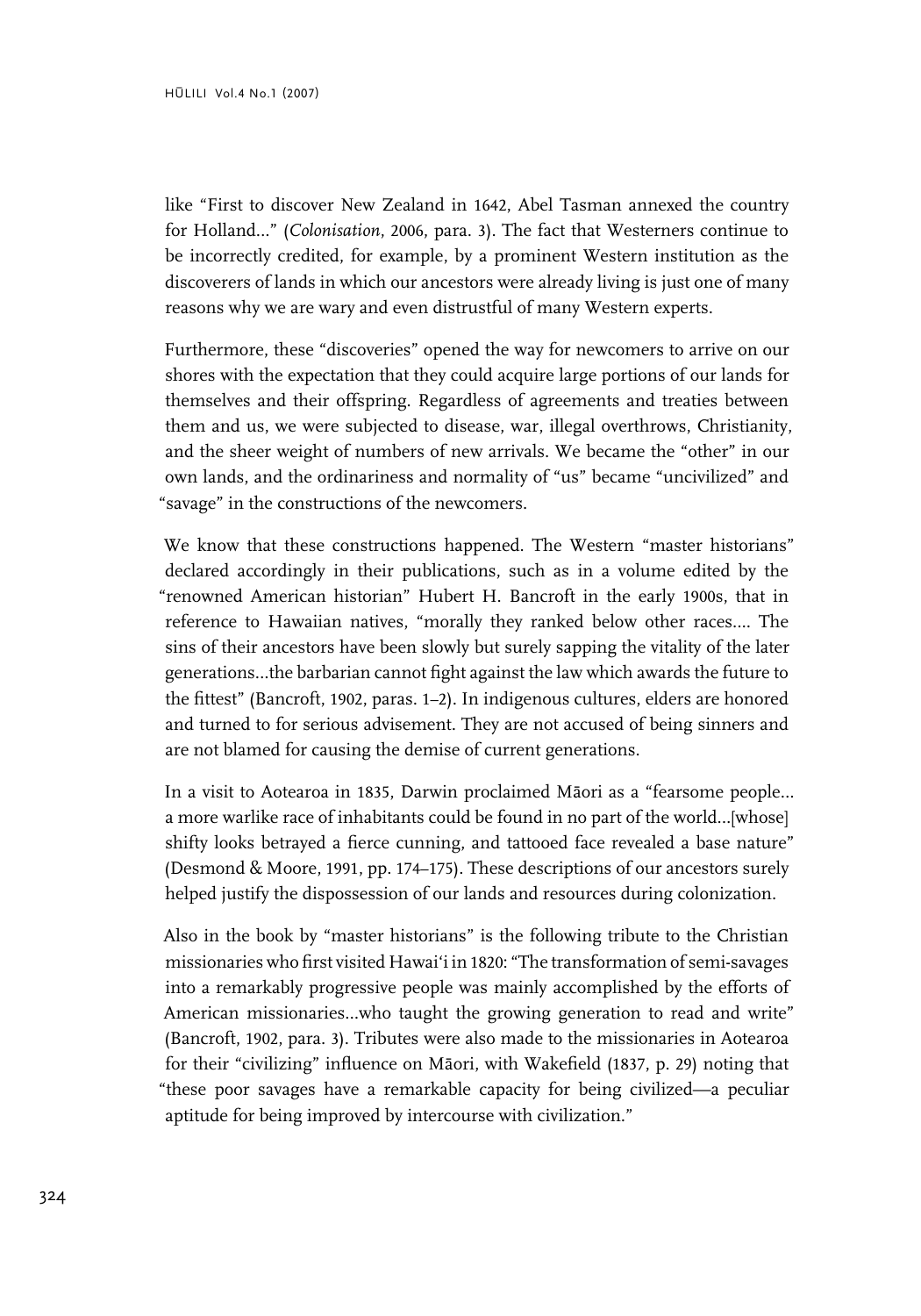Those of us from Hawai'i find much irony in the condescending attitude of such prominent scholars toward our "semi-savage" ancestors in that the missionaries, supposedly less superstitious and more enlightened than the Känaka Maoli, told the "heathen natives" that Jesus, the son of (the Western) God, was born of a virgin birth, walked on water, and later rose from the dead. The missionaries declared that it was *pono* (proper) to *pule* (pray) to the Christian God but not pono to pule to the Hawaiian gods, and they told the Känaka Maoli that a man named Noa (Noah) was about 900 years old and saved the world by bringing pairs of animals onto a huge ark to survive a flooding rain dumped on earth by an angry God. While doing all this "civilized" proselytizing to the natives, who were viewed as immature, superstitious, naive, and morally destitute in comparison with Westerners, the missionaries and their families acquired much land and wealth in the islands. Those of us from Aotearoa find that this all sounds very familiar.

## Echoes of Our Colonial Past

The negative legacy of our colonial past remains with us today. Some of the inappropriate writings just described are still being used today to make arguments against the will of indigenous peoples. For example, a 2000 U.S. Supreme Court decision against allowing only Hawaiians to vote for the Office of Hawaiian Affairs trustees was described as follows: "Relying selectively on decades-old historical works written by non-Native Hawaiians…, the [U.S. Supreme] Court invoked… how the white man 'civilized' the Native savage" (Yamamoto & Iijima, 2000, para. 21). In a major journal of the American Educational Research Association, Kanaÿiaupuni (2004) described several other devastating *hewa* (wrongs) committed against Känaka Maoli by those in power.

These echoes of our colonized past are also found within evaluations that have been conducted on us. Mäori, for the most part, continue to be the subjects of research and evaluation that are undertaken primarily to assess the impact of government policies on the economic and social position of Mäori and the extent to which government programs and services "close the gaps" between Mäori and non-Mäori (Pipi et al., 2003). Many Mäori communities have developed an increasing resistance to evaluation for a number of reasons: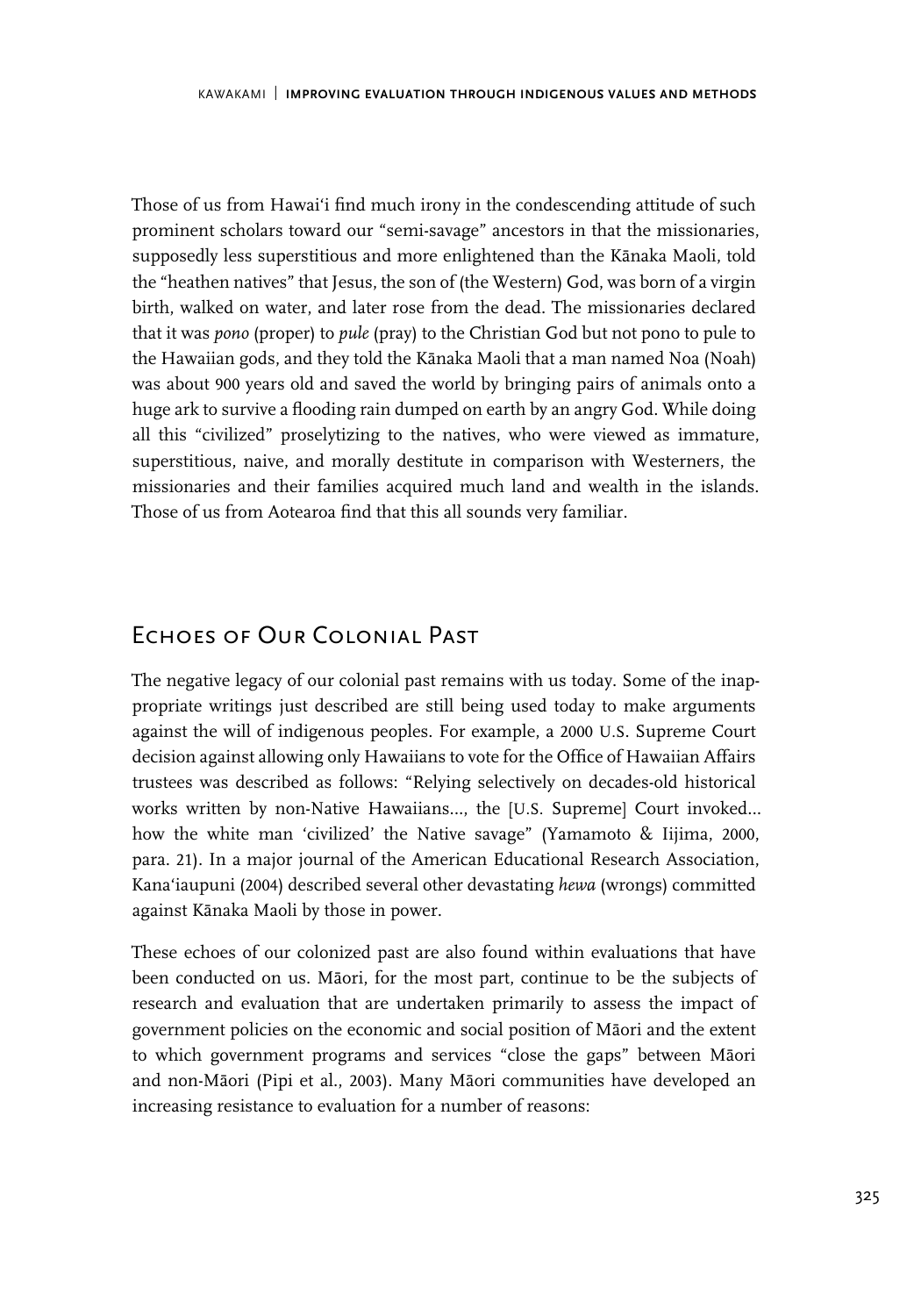- 1. Mäori feel overresearched (Smith, 1999) and evaluated too often. It is not unusual for Mäori individuals or communities to be subjected to several evaluation projects in the same year. One Mäori provider, closely related to one of the authors, reported that their organization had been subjected to four different evaluations in a 12-month period, as they were part of an interagency funding program.
- 2. Mäori are not part of the evaluation decision-making process. For example, decisions about what, when, and why to evaluate are typically driven and managed by government objectives and invariably managed by government officials who in turn contract evaluators.
- 3. Mäori are typically portrayed within an evaluation deficit model in which Mäori are identified as the problem, or the problem is deemed to be within Mäori communities (Cram, 1997). For example, education statistics report Mäori as two and a half times more likely to leave school without a formal qualification than non-Mäori. In contrast, the problem or the issues could be redefined as "'the New Zealand education system is two and a half times more likely to fail Mäori students than non-Mäori students,' or again as, 'New Zealand society, through the education system, privileges Pakeha [nonindigenous New Zealanders] by the time they leave school'" (Robson & Reid, 2001, p. 21).

All too often we continue to be constructed as the "other," then compared to a nonindigenous norm and found to be wanting or judged to be failing to reach acceptable standards (Cram, 1997). Too many nonindigenous evaluators have stood with their feet planted firmly in their own worldviews and have themselves failed to gain any true understanding of our ways, our knowledge, and our world.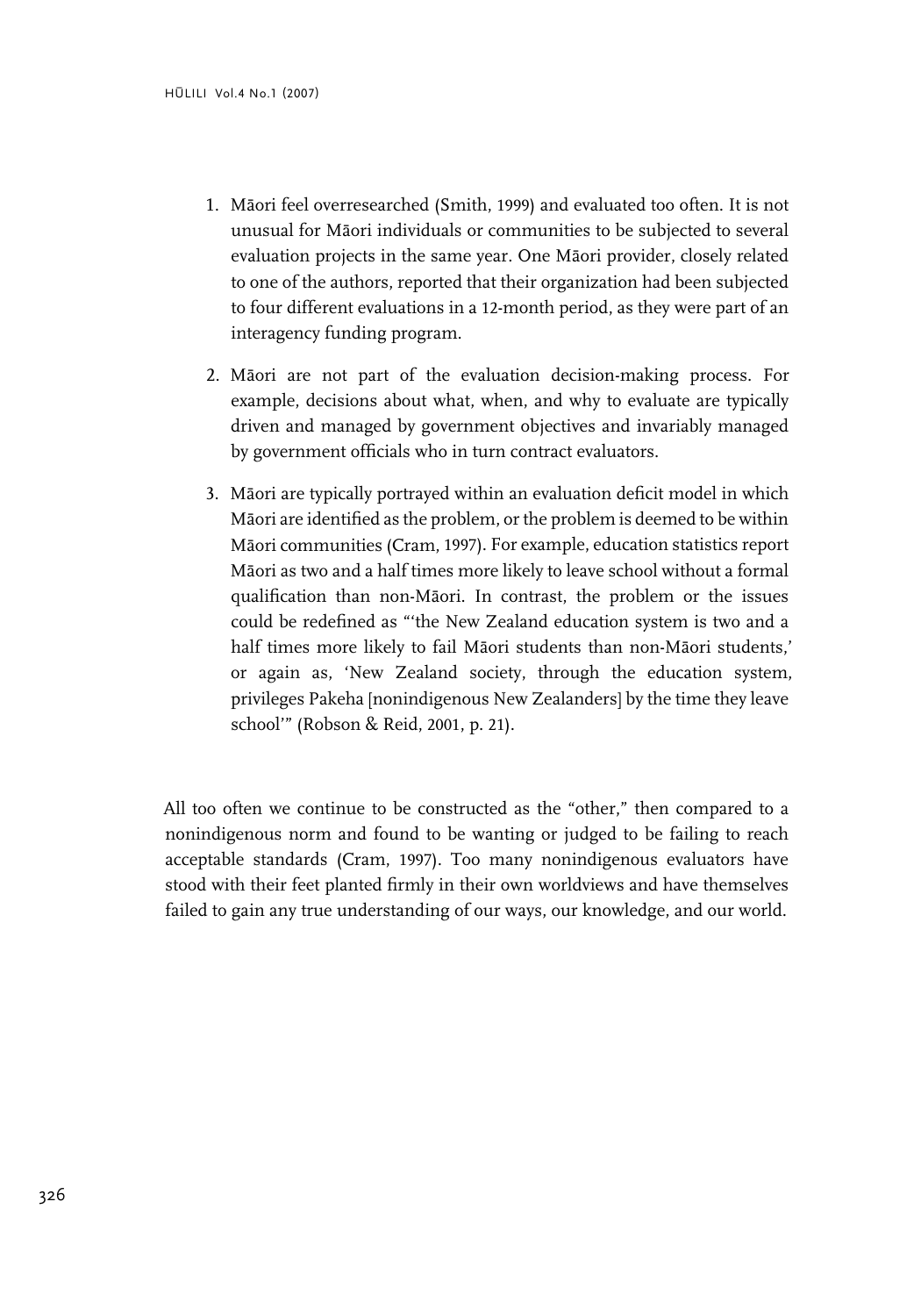### PROTECTION OF CULTURAL AND INTELLECTUAL RIGHTS

In our analysis of widely used mainstream evaluation methods, we have found that the methods themselves include colonialist aspects that result in disrespect of indigenous participants. Although there is acknowledgment in the *Guiding Principles for Evaluators* that they "were developed in the context of Western cultures" (American Evaluation Association, 2004, Preface, para. 1), given that most Mäori and Känaka Maoli live and work in places dominated by Western culture, we assert that the principles should also fully apply to evaluations involving these indigenous peoples. We also note that conflicts between indigenous and nonindigenous values can occur when projects are developed as well as when they are evaluated.

We acknowledge that some evaluators and funding bodies have been striving for several years to improve evaluation practices through cultural considerations. For example, in her 1994 American Evaluation Association (AEA) presidential address, Karen Kirkhart (1995) proposed the construct of multicultural validity as essential to improving evaluation, and three years later Jennifer Greene (1997) argued that advocacy in evaluation is not only inevitable but also supportive of democratic pluralism. There are other noteworthy efforts (e.g., Fetterman & Wandersman, 2005; Health Research Council of New Zealand, 1998; Patton, 2002; SenGupta, Hopson, & Thompson-Robinson, 2004); however, our experiences have shown us that evaluation practices are often not aligned with the guidance that has been offered.

We do, however, acknowledge these efforts and the improvements in evaluation practice that they have sometimes brought to our communities, including higher valuing of personal relationships and a higher regard for mo'olelo and other subjective evaluation methods. It is not our intent to disrespect these efforts by nonindigenous evaluators; rather, we wish to push them further in increasing the relevance of their work for our peoples as well as hold back those evaluation practices (such as in the examples that follow) that continue to include inappropriate but widely practiced methods.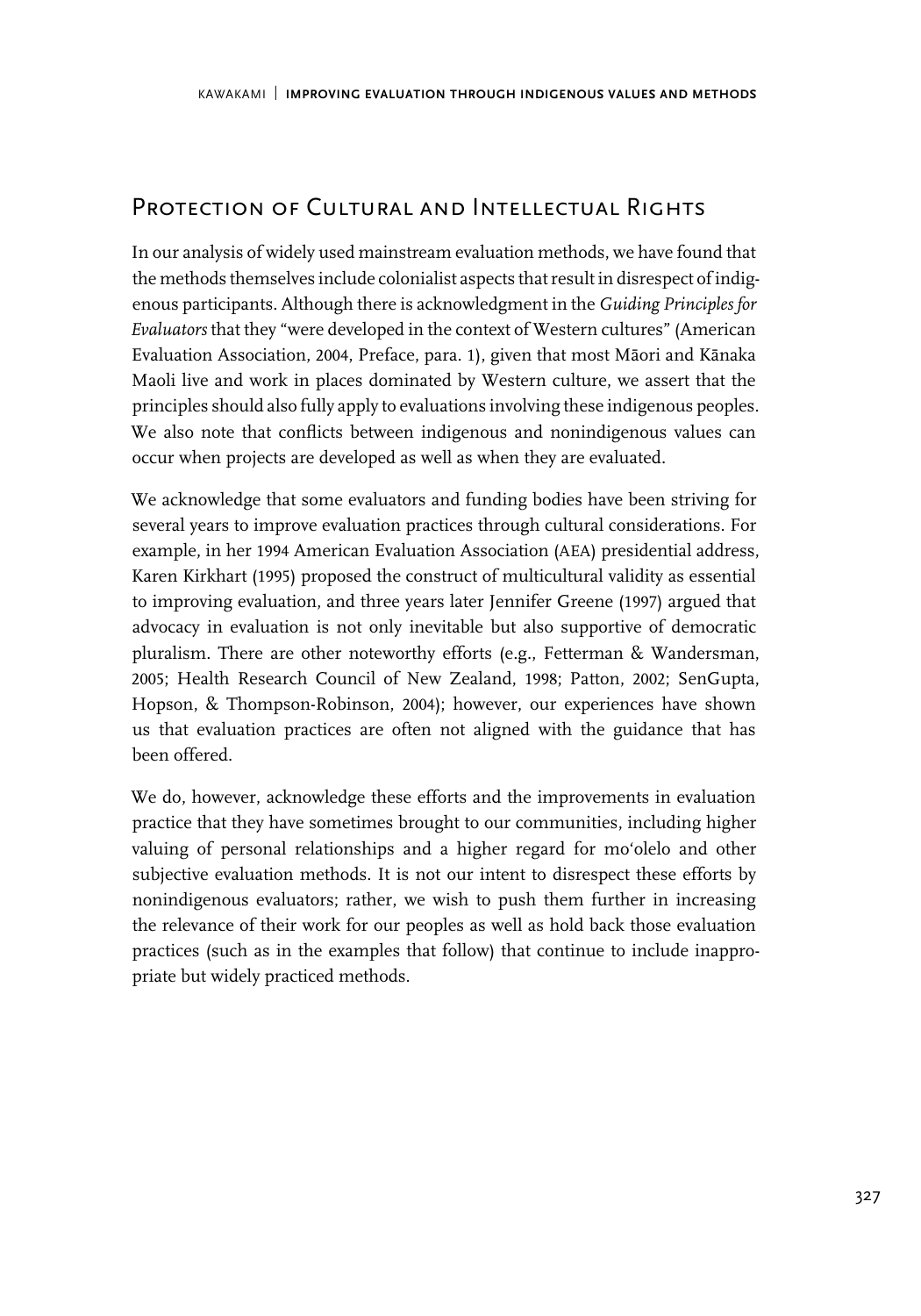## Violations of Indigenous Values and Mainstream Evaluation of Standards

When the *Guiding Principles for Evaluators*, together with much of current evaluation practice, are viewed through our Mäori/Kanaka Maoli lenses, we see violations that are not likely to be apparent to nonindigenous evaluators. For example, we assert that major violations have occurred in evaluations involving indigenous peoples when any of the following have occurred: (a) There were no discernible benefits to the community involved, (b) elders were not considered primary determiners of quality, (c) spiritual outcomes were not highly regarded, or (d) cultural protocols (e.g., sharing family lineage, exchanging gifts, formal inviting to enter into discussion) were not honored. We contend that such evaluations violate the AEA *Guiding Principles* related to cultural competence and respect for stakeholders.

For an example of an officially approved "evaluation" that we have found disturbing, we turn to a principal at a public elementary school on Hawaiian homestead lands. Following the release of a report as part of a No Child Left Behind (NCLB) review, the principal wrote, "Did you know that…PricewaterhouseCoopers did not visit my school? They subcontracted [the University of California, Los Angeles] to do the job, which in turn hired three graduate students (with no background in education) who—after a two-day visit—produced a 26-page report. It is full of inaccuracies" (Theroux, 2004, para. 11).

That aforementioned evaluation was regarded by the U.S. federal government and the Hawai'i State Department of Education as an acceptable approach to evaluating a school's efforts to comply with NCLB. Yet, *Guiding Principles for Evaluators*  declares that "evaluators should ensure that the members of the evaluation team collectively demonstrate cultural competence" (American Evaluation Association, 2004, B. Competence section, para. 2). Another guideline is "Evaluators respect the security, dignity and self-worth of…evaluation stakeholders" (American Evaluation Association, 2004, D. Respect for People section). We did not see any evidence of cultural competence, and certainly the self-worth of personnel at the school was not respected. Quoting the principal at that school again: "When the PricewaterhouseCoopers audit was published, some of my staff were nearly in tears. They felt that their careers…were dismissed as meaningless because someone expressed the opinion that they had low expectations of our children" (Theroux, 2004, para. 10). We have also not seen much protesting from the AEA that NCLBsanctioned methods used to evaluate schools violate the association's professional *Guiding Principles*. We, however, assert that many evaluations conducted following NCLB regulations are culturally and technically invalid. 328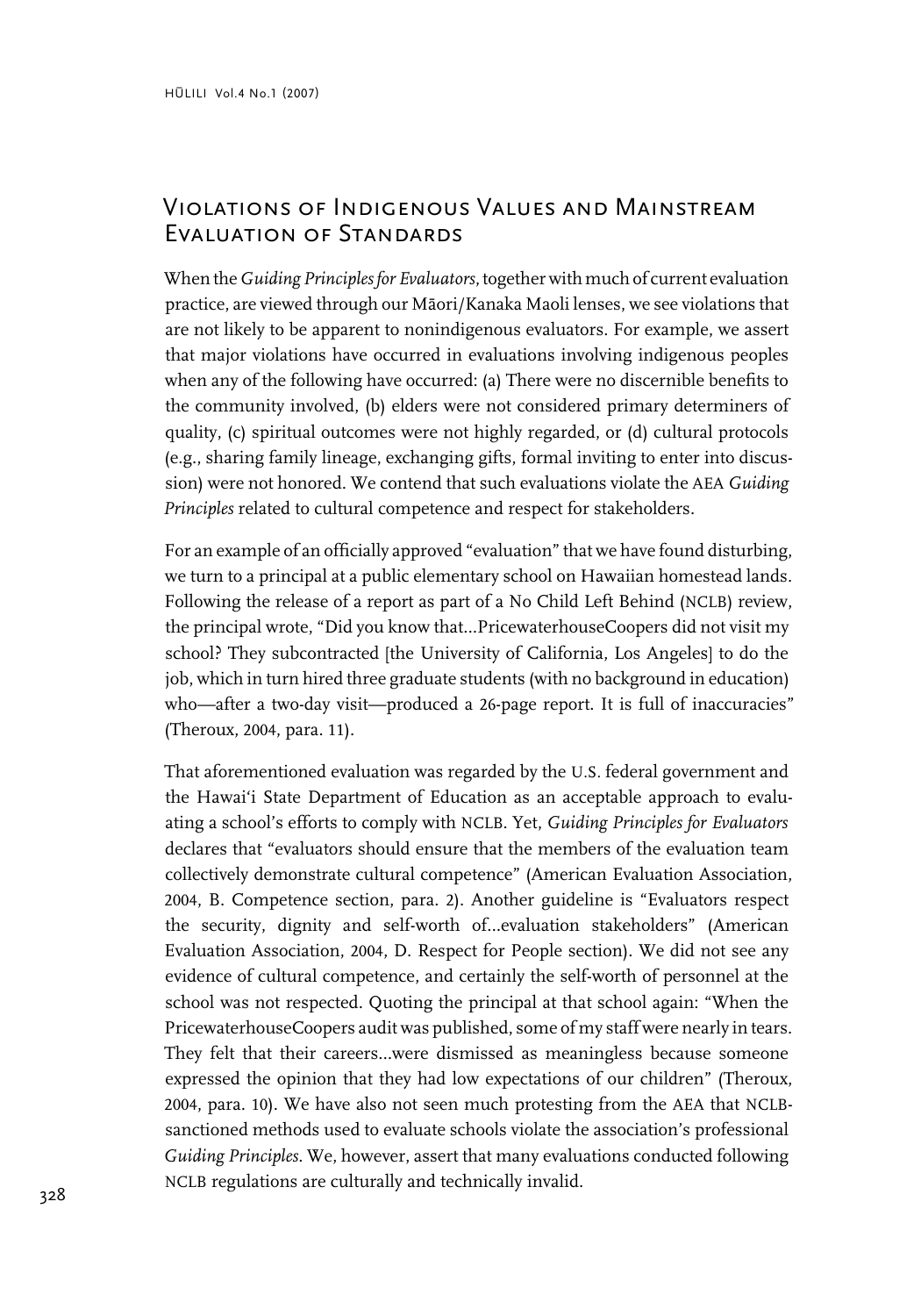Another specific example comes from the earlier use of Kahoʻolawe, one of the islands of Hawaiÿi, for bombing practice by the U.S. military. This island was used from 1920 (officially from 1941) through 1990 as a bombing target for the U.S. Army and U.S. Navy as well as for Pacific Rim allies. Given our Western evaluation training, we can describe what might be a typical approach to evaluating Executive Order #10436, which placed the island "under the U.S. Secretary of the Navy with the assurance that it would be restored to a 'habitable condition' when no longer needed for naval purposes" (Lewis, 2001, para. 4). A common evaluation practice would be to initially conduct a needs assessment covering such things as national security or safety for the bombing personnel. There also likely would be a fiscal analysis that looked at the possible effects on the local economy attributable to increased spending accompanying the military presence. There might even be formative evaluation conducted to improve the situation by making more efficient use of the targeted island or minimizing disturbances to residents within hearing range. An "indigenous evaluation" approach, on the other hand, would simply refer to the fact that in indigenous cultures inanimate things such as *ÿäina* (land) have *mana* (spirit), and of course it is not pono to bomb things that possess spirit.

At times, our Western governments try to provide services for health or education that reflect indigenous cultural values; however, all too often the evaluation of these initiatives reflects mainly the newcomer's "truth." There are now more calls for evaluation methods that reflect indigenous values. Later we describe a project whose planning and evaluation reflect such values.

The United Nations Draft Declaration on the Rights of Indigenous Peoples (United Nations, 1993) speaks to our rights to our identity, to name ourselves, and to maintain our indigenous citizenship alongside our state/country citizenship. In doing so, the Draft Declaration speaks to the dual realities of many indigenous groups. We effectively inhabit two worlds, one of which is our birthright and the other of which is a product of the colonization of our lands (Reid & Cram, 2004). In effect, we bring both Western mainstream and indigenous methods to our evaluation practice.

We have lived under the gaze of newcomers who have evaluated us within their own belief systems, only to find that we are not only different but also deficient compared to their cultural norms. However, this gaze has come to represent a truth about us, a truth that is not of our own making. It is appropriate that the gaze be returned now and that we do our own gazing.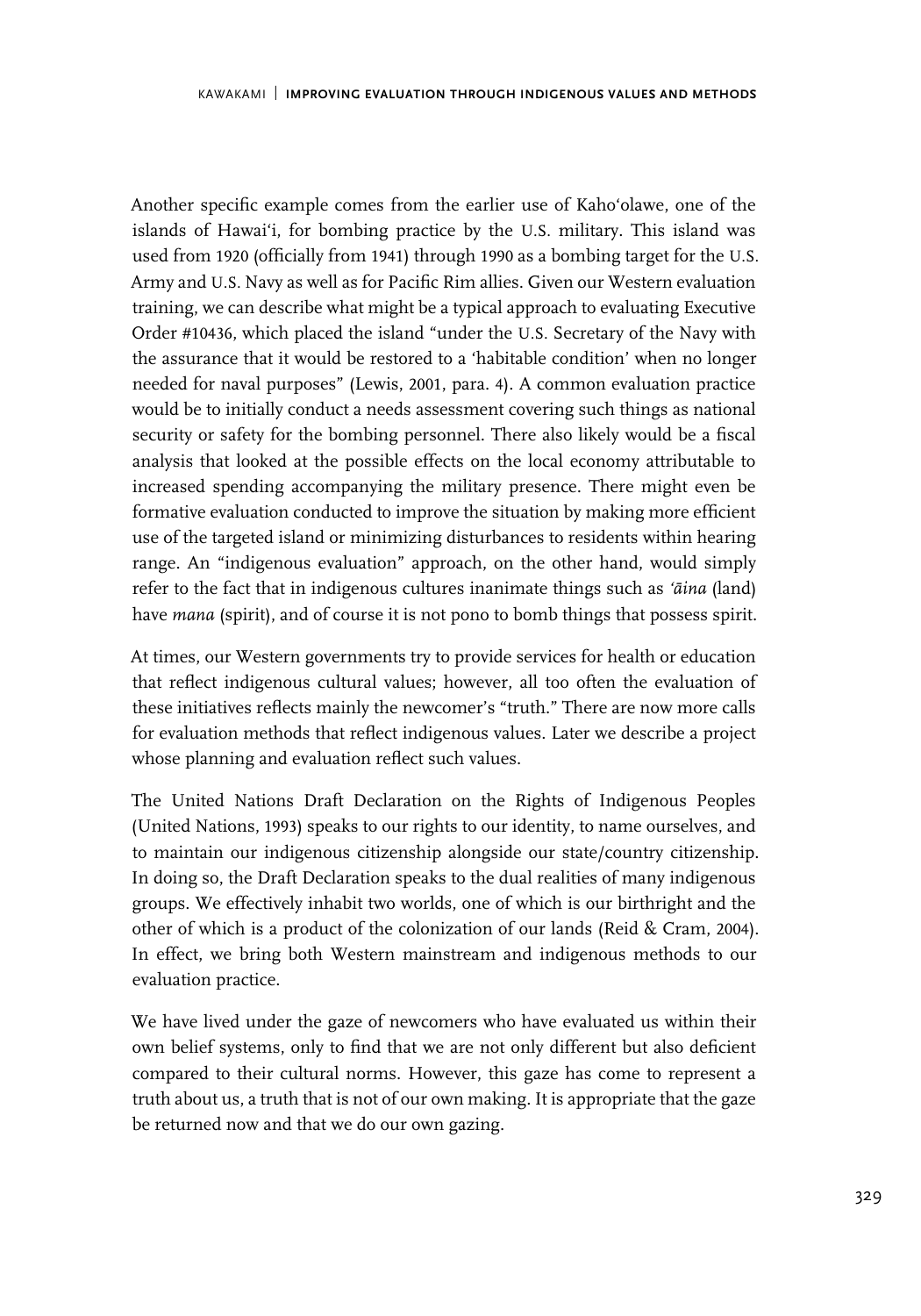## Thus One Learns

*Nänä ka maka; hoÿolohe ka pepeiao; paÿa ka waha.* 

Observe with the eyes; listen with the ears; shut the mouth. Thus one learns.

—Pukui (1983, p. 248)

Note that the "shut the mouth" part of this traditional Kanaka Maoli saying is at odds with much of today's Western teaching practices, in which students are encouraged to speak up and ask questions early in the learning process. *Titiro ki o taringa; whakarongo ki o whatu* (Look with your ears, listen with your eyes). This saying acknowledges *te reo Mäori* (the Mäori language) and an innate ability that indigenous people have in understanding the subtleties of how, what, and when we communicate through the spoken language.

### An Indigenous Evaluation Framework

We now turn to an indigenous framework for evaluation, which we and the Evaluation Hui have developed and see as useful in bringing indigenous and nonindigenous evaluators together to improve evaluation practice. Following the description of the framework is a real-life application that illustrates some methods that are consistent with our model of identifying and describing "value" within the community in its own language and its own way as a means of being able to develop comprehensive community plans and set priorities for future initiatives.

Indigenous evaluation seeks to identify the value added by community-based projects in terms that are relevant to that specific cultural community. Often, indigenous communities do not experience evaluations that are culturally and historically meaningful. Absent are processes for involving the community in discussions to (a) initiate and design projects, (b) determine data collection methods that are respectful and follow cultural norms, and (c) analyze data in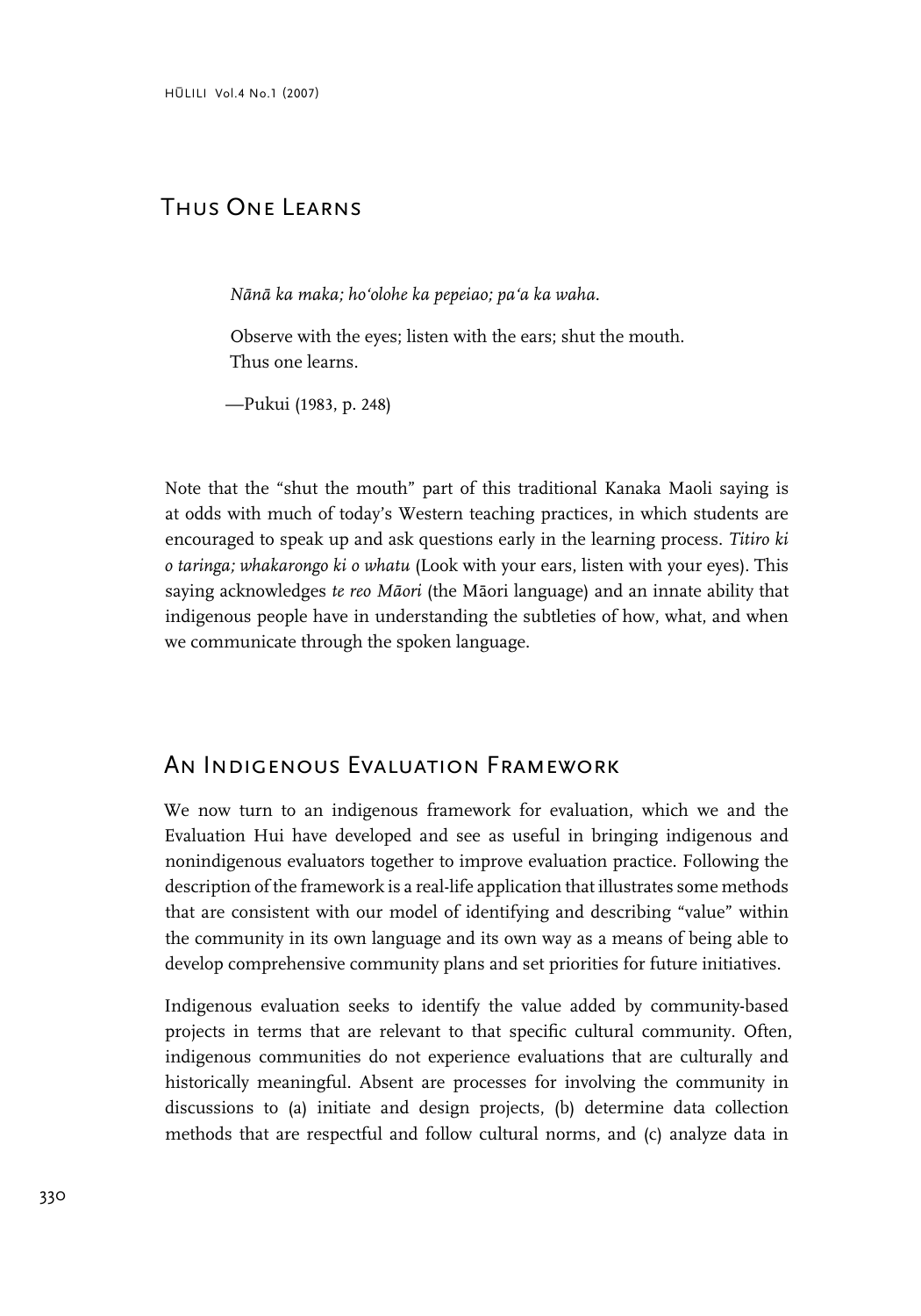ways that include longstanding strategies that are aligned with the cultural context. Usually the process of determining value has been conducted for foreign purposes and reported to external agencies, often focusing on culturally irrelevant outcomes. We propose a framework for discussing indigenous perspectives of community, culture, and value that directly affect evaluation in indigenous communities. We explore emerging methodologies and challenges as well as assumptions about the nature of data and the honoring of "contextualized realities."

### AN INDIGENOUS PERSPECTIVE ON "VALUE"

Identity is central to the concept of value in Kanaka Maoli and Mäori communities (Porima, 2005). Maaka (2004) described the essential connectedness of individuals to their land, their family and ancestors, and their language. Identity is built on perspectives that value proper relationships with spiritual power inherent in every location, ancestral lineage, living family members, and obligations to the collective good of the community (Kawakami, 1999; Kawakami & Aton, 1999; Meyer, 1998, 2003; Osorio, 2004). Value is situated with specific communities and people in a specific time and place and endures in these communities long after the completion of the final evaluation report. Value is viewed in terms of practical and respectful impact on the lives of the people and communities involved (Mead, 2003). To tap into data that penetrate below the surface of rigor as defined by Western epistemology, we must consider new and expansive paradigms that include cultural identity, relationships, sense of place, and impact in terms of immediate and long-term contributions and service to the community.

Much of currently accepted evaluation practice takes what we consider to be a narrow cost–benefit perspective, using data that are readily obtained. Data may be limited to a review of financial activity; attainment/nonattainment of stated objectives, benchmarks, and timelines; student test scores; completion of written deliverable products; and dissemination plans. As the core data of many mainstream evaluations, they limit the scope of evaluation and thus inadequately address the community's interest in the determination of value. From the standpoint of the community of individuals who conceive of and carry out work in their own communities, much more than those variables count in describing value (Kamehameha Schools, 2003; Smith, 1999).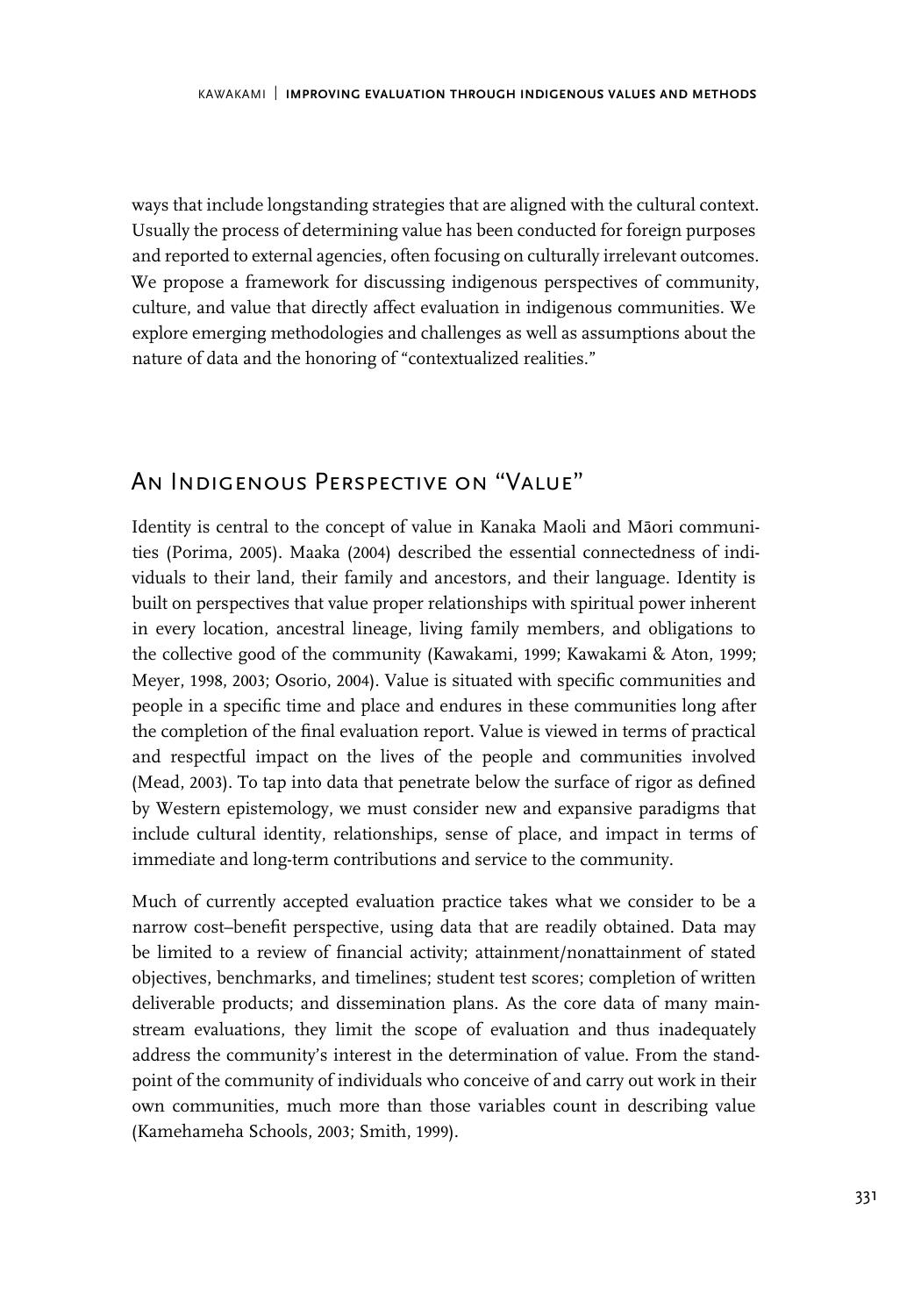If evaluators attempt to document more substantial community processes and outcomes, they may still be at a loss to describe, for example, the spiritual elements at play within a program, or how uplifting program participants' cultural esteem is an important building block to achieving the outcomes desired by a funder (see Cram, Pihama, Jenkins, & Karehana, 2001). What often remains missing is information on culturally significant impacts tied to the context of individuals and groups.

From an indigenous perspective, who we are, where we are, and how we work together are of utmost importance in promoting the values of the community (Porima, 2005). Evaluation from the community perspective is about *value added*  to the quality of life that the community cares about. In addition to data that are collected through prevalent mainstream evaluation methodology, insights into cultural value can be found through humble and quiet observation and listening (Cram, 2001).

## Assumptions About the Context

Evaluation should be based on indigenous epistemology and operate within the following general guidelines:

- 1. The evaluation must be viewed and implemented as a holistic and contextualized experience with respect to a specific place, time, community, and history.
- 2. Evaluation of projects in indigenous communities must promote and practice an indigenous worldview, including, but not limited to, consideration of indigenous identity, epistemology, values, and spirituality.
- 3. Colleagues who have complementary knowledge and skill sets must collaborate to embrace both the cultural and academic perspective during this time of emerging methodology.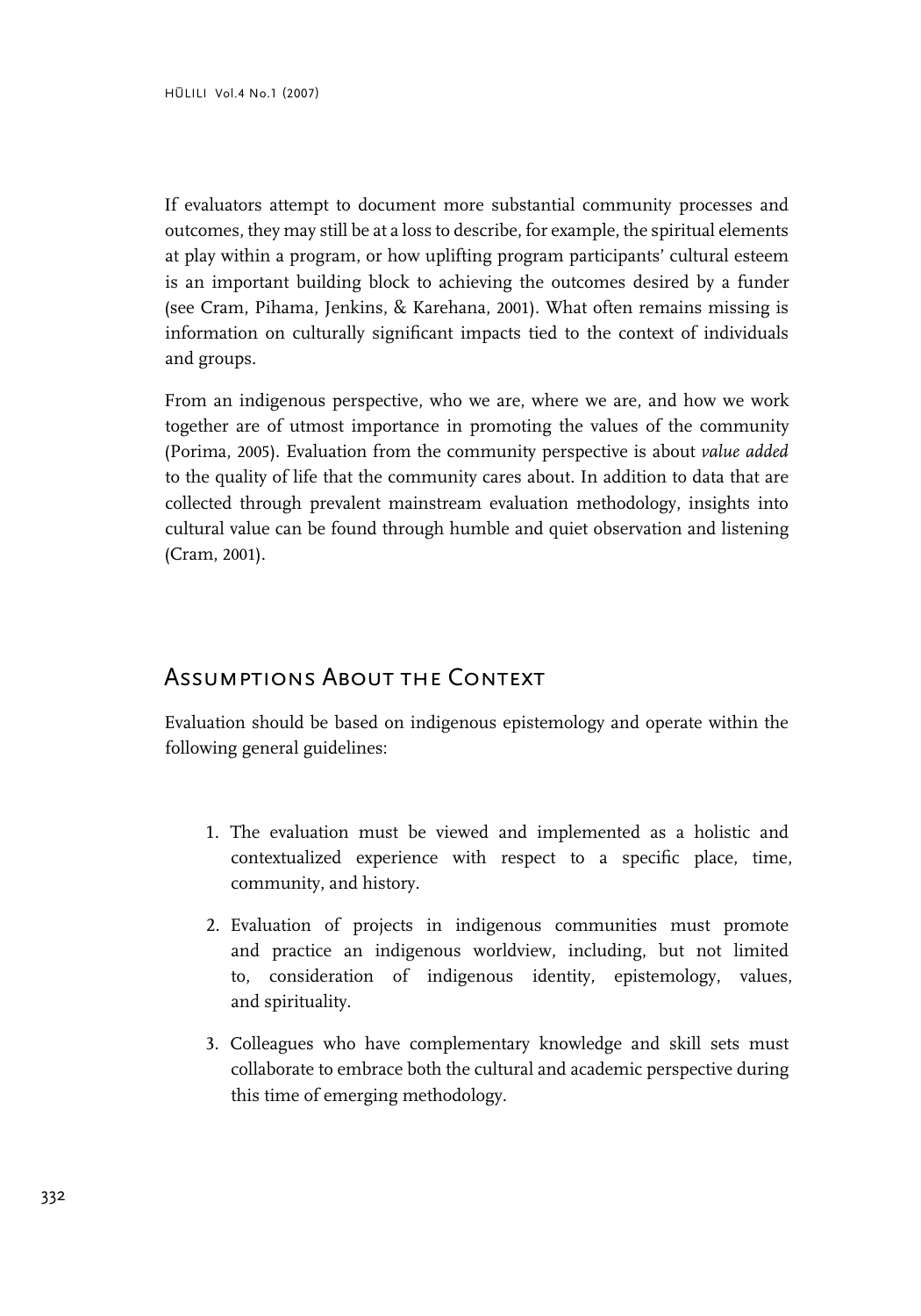Holistic approaches must be used in addition to the more typical methods of gathering and analyzing discrete data. Contextual variables are essential to understanding the value of projects and even for answering seemingly straightforward evaluation questions such as "Who is involved?" "Where are they?" "What was done?" and "How is it perceived?" The impact of projects in the short term and over time should be considered as well. Multiple points of entry into dialogues and gathering and confirming observations and interpretations are necessary to obtain accurate data, draw conclusions, and interpret those data.

To promote an indigenous worldview, projects in indigenous communities must be initiated by the community, and evaluations of those projects should focus on variables that the community hopes to change in positive ways. Sometimes these projects are well thought out and planned with evaluation in mind. At other times projects and services are initiated by indigenous communities when they see that there is a need for them, and the first thoughts are to fill this need rather than attending to the methods of a "scientific intervention" (Pipi et al., 2003).

Evaluations that promote indigenous epistemology must be innovative and creative, including data that extend beyond conventional constructs. Those variables may include certain impacts as proof of attainment of project objectives as well as clarification and strengthening indigenous identity, values, and spirituality. Contextual variables such as location and relationships are features that are essential to understanding and participating in a cultural community. Contextual information and insider views must be used as data to assess value within the realities of the community (Cram et al., 2001).

Both project design and evaluation phases must be conducted by individuals (including community members) with familiarity and competence in cultural and academic realms; however, because of the systematic historical dismantling of indigenous cultures, there is a "gap" generation of indigenous people who have lost much of their language and culture as they gained skills that allowed them to navigate successfully in Western society (Lai, Cram, Kawakami, Porima, & Aton, 2005). These individuals may have been raised by grandparents and parents who had been punished for practicing their culture and speaking their language (Simon & Smith, 2001). Or, as responsible caretakers of the young, they refused to pass on these practices, believing that a successful future for their children lay in assimilation into the dominant culture. Instead of learning and practicing their culture in the home and community, the "gap group" was groomed for success in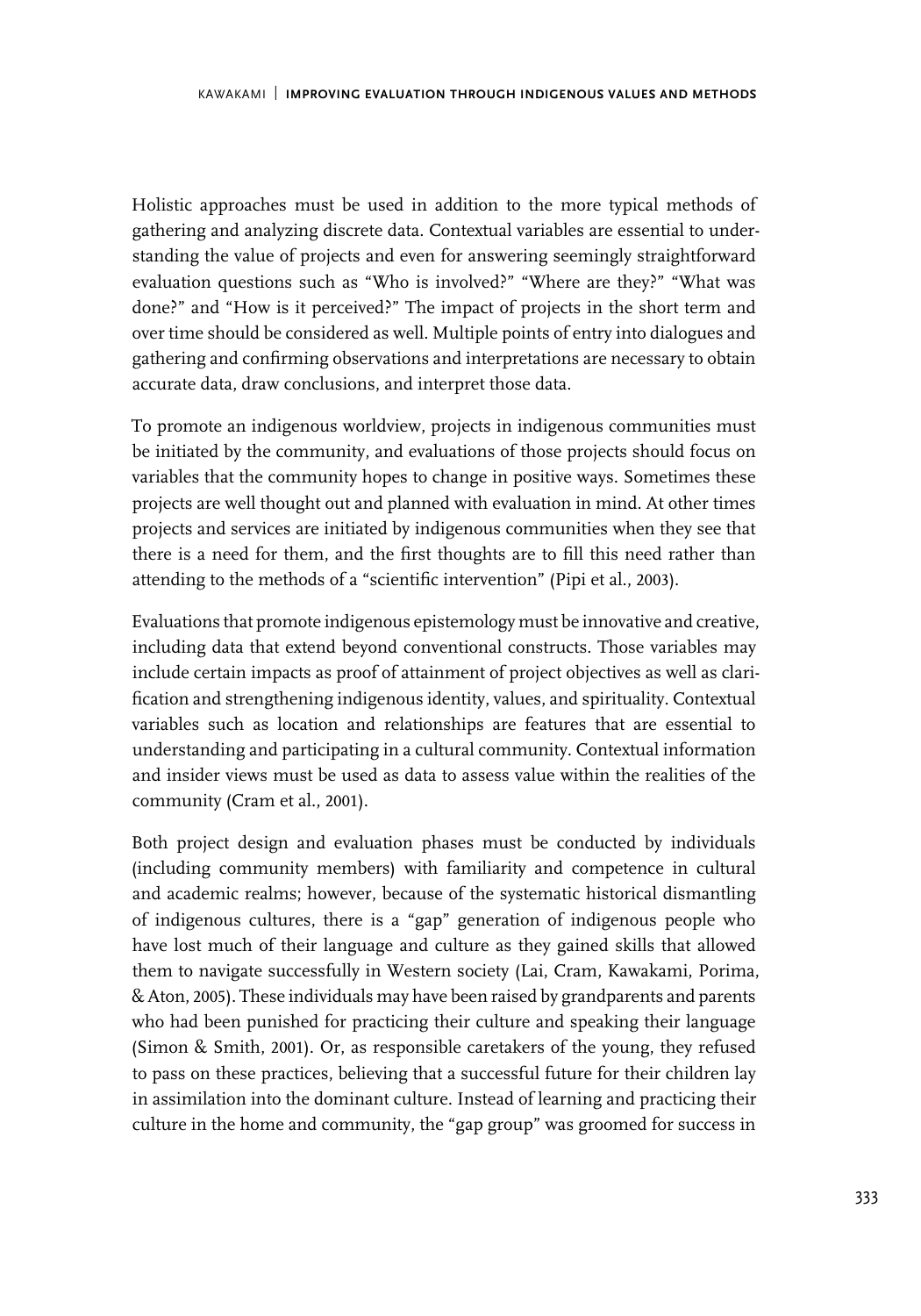the Western world of school and commerce. Many have indeed achieved success in academia and mainstream life and have recently begun to acknowledge the value of their indigenous culture and language. Lost cultural practices are now being acquired as knowledge and skills through formal instruction instead of through family lifestyle and practice.

Conversely, "lucky ones" have learned their mother tongue and native culture through immersion in culture practices with guidance by elders or expert teachers who had the wisdom, foresight, and opportunity to resist Western domination and colonization. In the acquisition and maintenance of cultural knowledge, these lucky ones have had the advantage of learning the full range of *nä mea Hawaiÿi a me ngä mea Mäori* (things Hawaiian and things Mäori), behaviors and skills and, most importantly, understanding of the spiritual dimension of cultural life.

Projects and evaluations in indigenous communities will benefit from collaborations of individuals who bring together both the indigenous cultural and Western perspectives. The "gap group" has the *kuleana* (obligation) to learn about the cultural practices of their ancestors and in return must use their positions and skills in predominantly Western institutions to create a place and space for the practice of indigenous protocols, to acknowledge indigenous points of view, and to promote and protect the value of the "lucky ones," who are obligated to guide and teach the gap group so that indigenous ways become standard procedure. Evaluation in indigenous communities needs collaborative teams of indigenous people with both types of knowledge and skills.

To empower indigenous communities to determine what is valuable in projects conducted in their midst, evaluation designs need to be viewed in broad and complex ways that begin with the essential cultural factors. Again we acknowledge that not all Western methodologies are as culturally insensitive as the evaluation practice construct we are arguing against; however, there are a plethora of examples of culturally inappropriate evaluations. The following framework is proposed to facilitate discussion of an expanded perspective on evaluation in indigenous communities.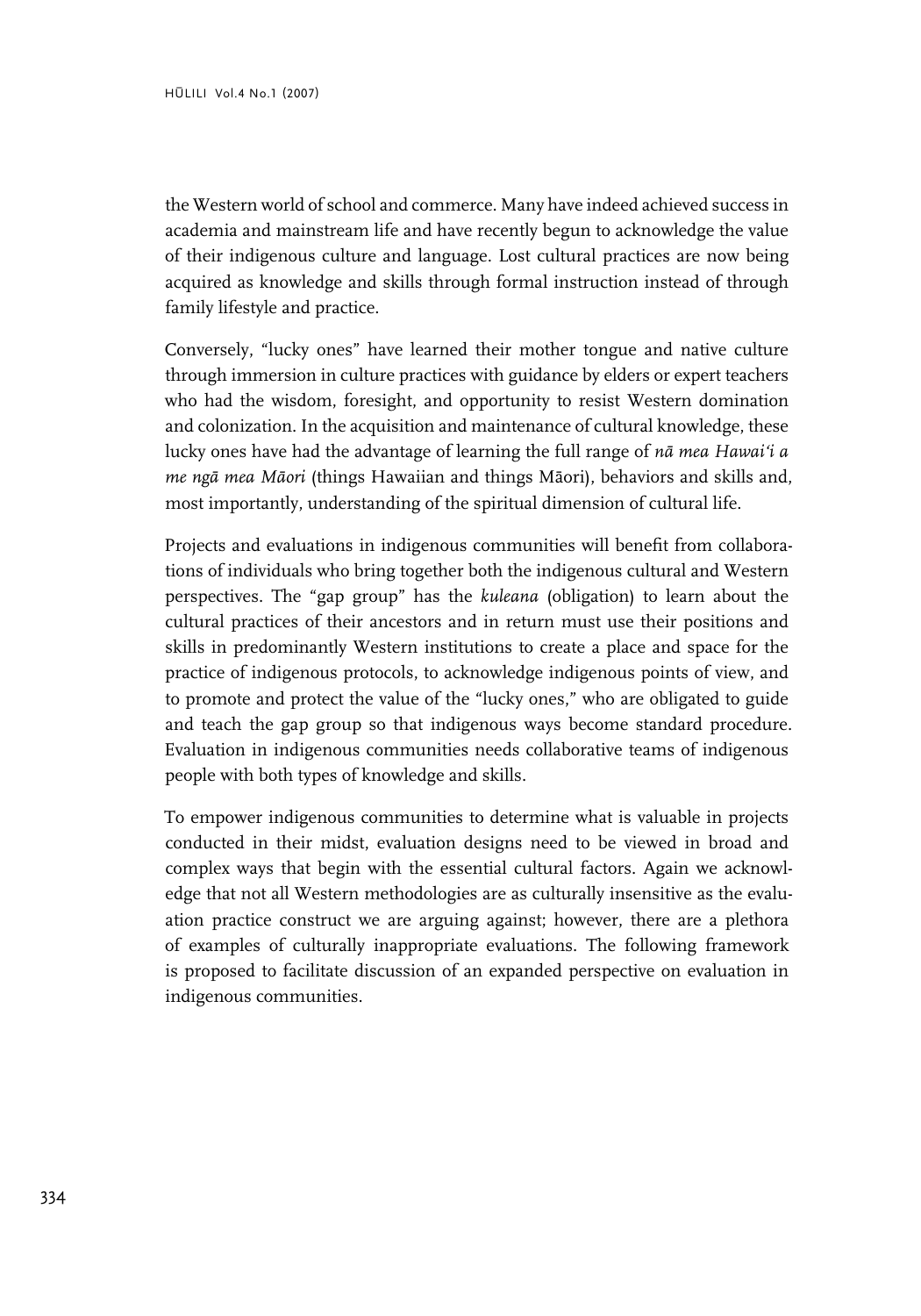## Evaluation Components

At the outset of an evaluation, we must be explicit about who are the "we" during the planning phase. Are we the indigenous Kanaka Maoli/Mäori advisor, evaluator, or provider? We need to ensure we have common agreements on the purpose and goals of the evaluation. The purpose and goals of a project or initiative should be determined by the community based on its priorities and needs. Many times projects are imposed on communities by external funding agencies intent on providing services that will "fix" community "needs." True community priorities are essential to promote sustainable benefits over time. The question that evaluations must address is, "Has the community been affected in a positive way as a result of the program/project/initiative?"

Methods that are to be used in evaluations involving Mäori/Känaka Maoli must be inclusive and appropriate for indigenous communities. Multiple measures and sources of data must be used to capture the impact on the life of the community. In an indigenous perspective, data include information that extends into many facets of the lived experience. Spiritual, cultural, historical, social, emotional, cognitive, theoretical, and situated information all contribute to that understanding. In addition to written reports, methods and media for communicating results of the evaluation may include graphic representations, mo'olelo (narratives), culturally created manifestations (e.g., *oli* [chant] and hula) valid to the community, and documentation of *hō'ailona* (naturally occurring environmental conditions or omens). Analyzing and interpreting these data require the team approach mentioned previously. Results must then be viewed in multiple contexts in terms of cultural, historical, political, economic, and environmental significance.

In consideration of respect and courtesy, findings should first be communicated to the community. Findings may be shared as mo'olelo told in community gatherings as well as written as formal reports to funding agencies. These mo'olelo must acknowledge the cultural relationships that exist in communities and may be portrayed through photos, DVDs, CDs, and videos. Communication of the data in visual and performance formats may be more effective in depicting the richness of impact than written reports (Lai, Yap, & Dunn, 2004).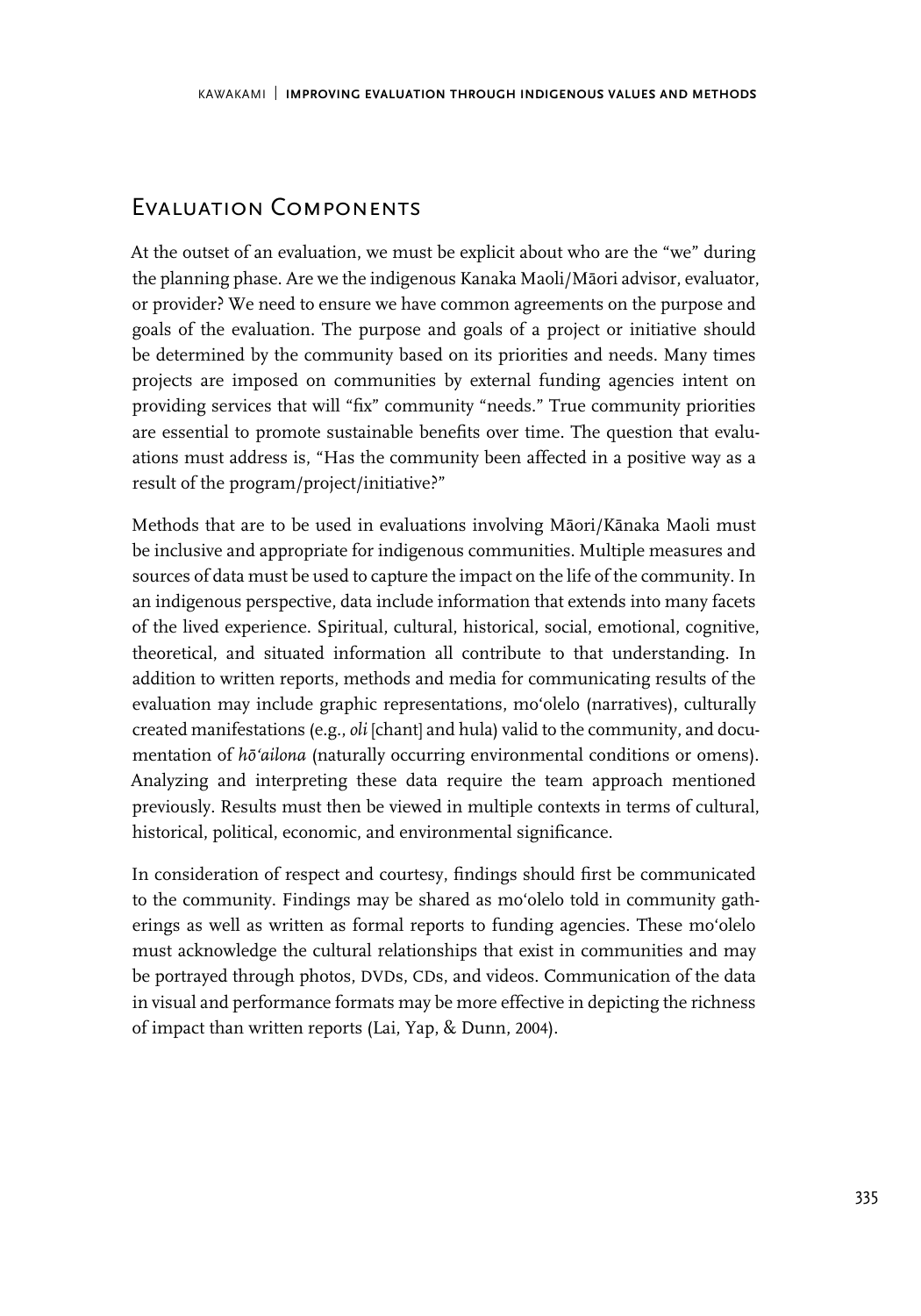The results and conclusions of evaluations should be useful for both the community and the funding agency. The community should see the impact of projects and use that information to revise the community agenda and priorities. Funders should use the information to revisit and inform the development of their own benevolent priorities and goals.

The impact of culturally grounded projects and evaluations should lead to better understanding of strategies and methods. These lessons describe communities' dynamic and unique responses to initiatives. Appropriately conducted projects and evaluations should bring clarity and empowerment to indigenous communities and assist in advancing their agendas toward an improved quality of life.

Table 1 provides a summary and comparison of the evaluation methods that are being proposed and discussed.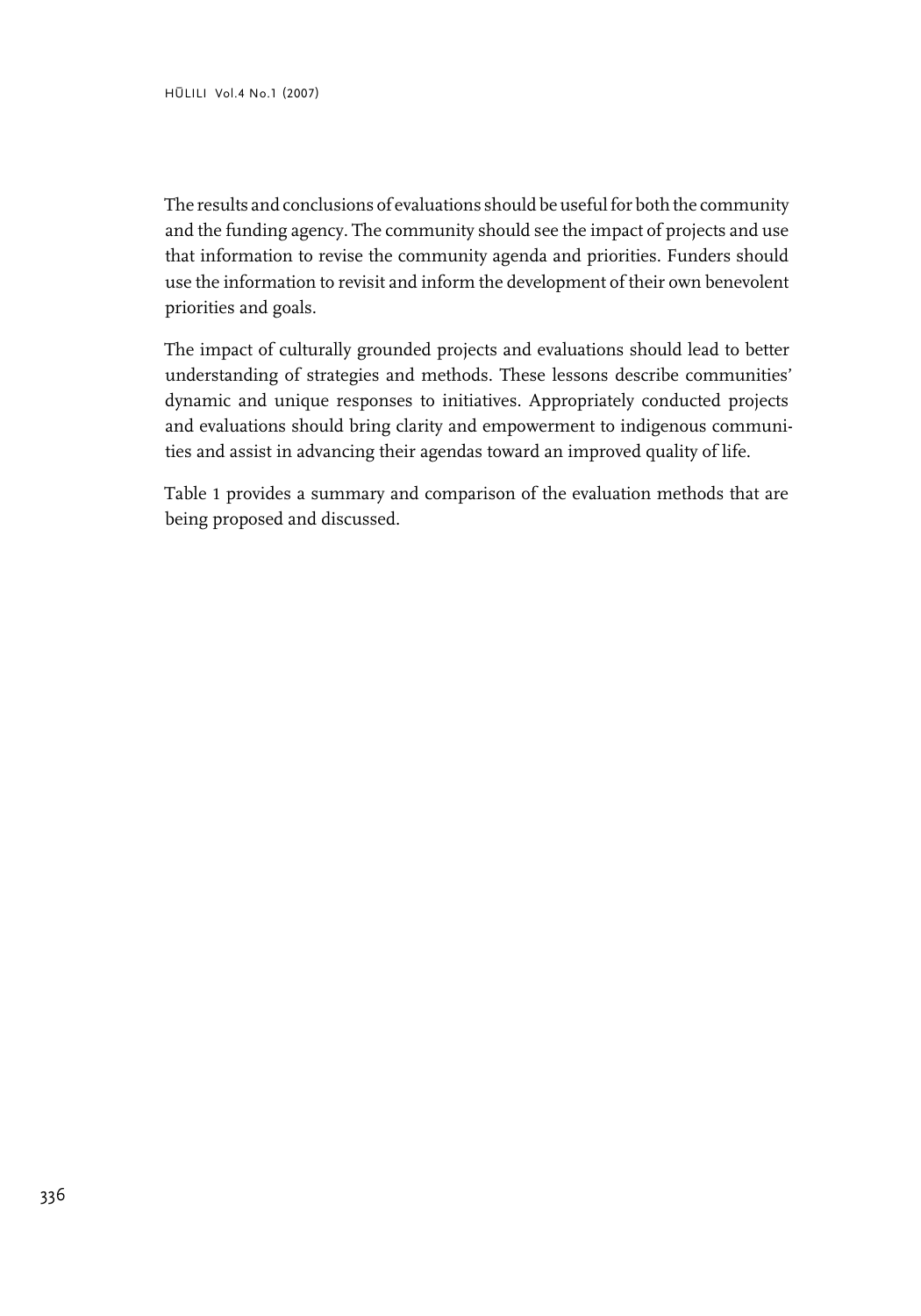|                                    | Methodology                                                                                                |                                                              |
|------------------------------------|------------------------------------------------------------------------------------------------------------|--------------------------------------------------------------|
| <b>Functions</b>                   | Primarily indigenous<br>(includes some mainstream<br>and adds dimensions)                                  | Primarily widely<br>practiced mainstream                     |
| Purpose and goals                  | Set by community agenda.                                                                                   | Externally generated.                                        |
| Driving question                   | Has the community been affected<br>in a positive way as a result of the<br>program/project/initiative?     | Have proposal goals/objectives<br>been met?                  |
| Methodology                        | Quantitative, qualitative, and more.                                                                       | Primarily quantitative.                                      |
| Data                               | Spiritual, cultural, historical, social,<br>emotional, cognitive, theoretical,<br>situated information.    | Objective decontextualized data.                             |
|                                    | Graphics, narratives, culturally cre-<br>ated manifestations (oli [chant], hula)<br>"valid" to that place. | Objective validity and reliability.                          |
|                                    |                                                                                                            | Statistical and practical<br>significance and effect size.   |
| Analysis                           | Cultural and environmental<br>significance.                                                                | Statistical and practical signifi-<br>cance and effect size. |
| Format for findings                | Narratives, mo'olelo (stories), rela-<br>tionships, photos, DVDs, CDs, videos.                             | Written reports, charts, tables,<br>graphs, databases.       |
| Conclusions and<br>recommendations | Shared among project, community,<br>evaluator, and funder.                                                 | Fulfillment of contract.                                     |
|                                    | Revised community agenda.                                                                                  | Submitted to funder.                                         |
| Impact                             | Value added, lessons learned, clarity,<br>empowerment.                                                     | Revised funding priorities.                                  |

#### **TAbLE 1** A conceptual framework for indigenous evaluation practice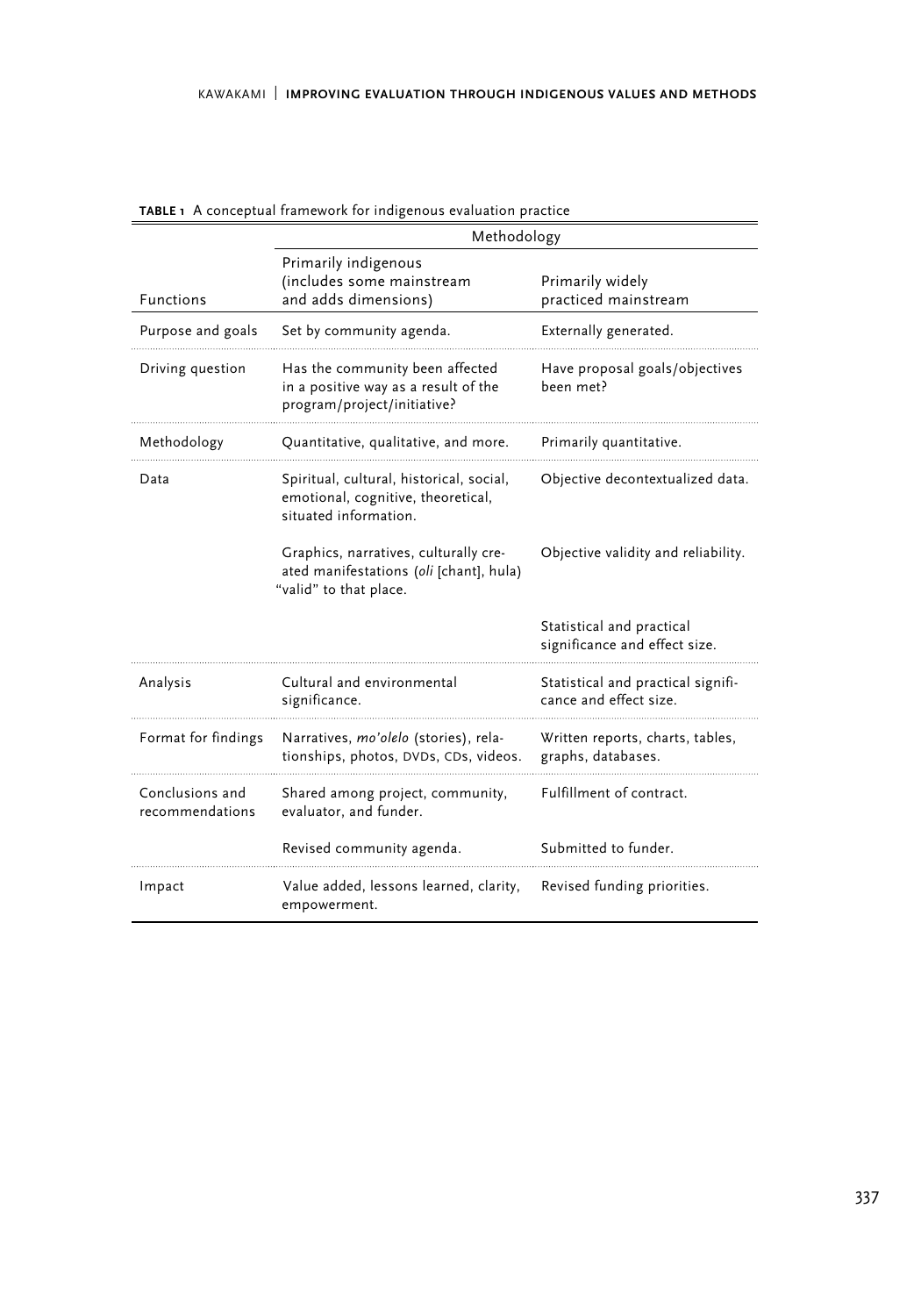### Barriers and Challenges

Ideally, the model for culturally grounded community projects and evaluations would be implemented easily. However, as an emerging process, many barriers and challenges need to be considered. The following list presents a number of issues:

- How to promote the expansion of paradigms?
- How to develop both cultural capacity and "academic" capacity of individuals involved on community evaluations?
- How to develop alternative models for analysis and data collection?
- How to avoid paralysis due to the fear of being disrespectful in relation to cultural dimensions and protocols?
- In the absence of traditional governance and authority structures, who speaks for the community?

Indigenous peoples working on new paradigms for projects and evaluation are covering ground that has only recently begun to be chartered in a widely accessible way to indigenous scholars (e.g., Cajete, 2000; Kahakalau, 2004; Smith, 1999). Discussion about variables and perspectives that allow for validation of nä mea Hawai'i a me ngā mea Māori is essential to understanding the value that programs add to the communities. Each project or evaluation that includes these perspectives will advance the understanding of the paradigm that includes indigenous ways of knowing and being. Capacity to conduct these evaluations will increase over time as old methods are adopted and adapted, new methods are developed, and more individuals learn to include new perspectives and tools in their professional repertoire. While cultural aspects are often wrapped in mystique, if cultural practitioners and academics collaborate, progress can be made. Respectful attitudes will help to guide proper behaviors, and guidance from cultural practitioners will mitigate the fear of approaching the cultural realm.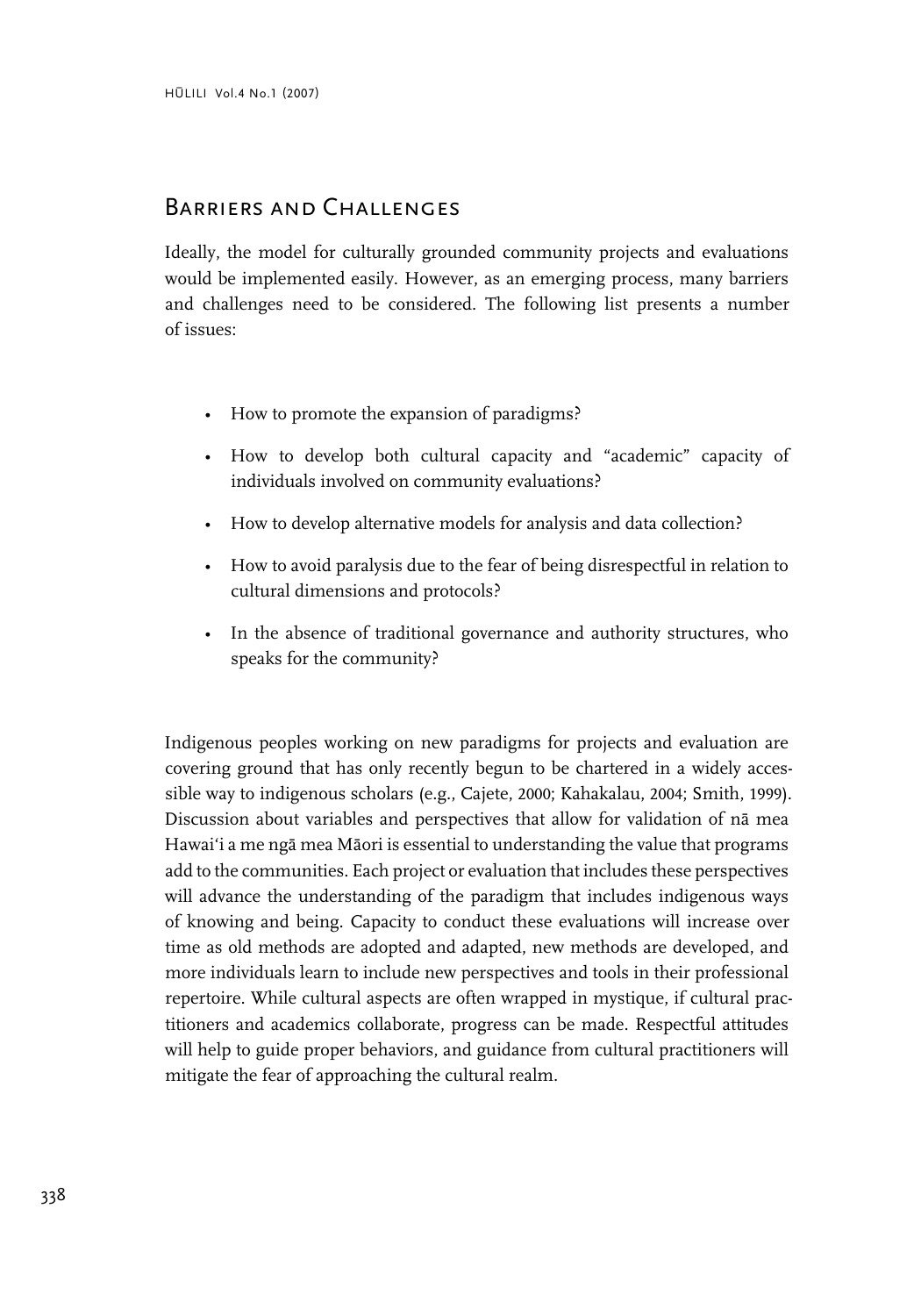In traditional times, indigenous cultures functioned with governance structures intact. As a result of colonization, traditional leaders no longer can be easily identified, and cultural structures within communities are fragmented and diffused. To begin the dialogue with communities, evaluators and funding agencies need to approach many people in the community and listen carefully to determine who and where to gain access.

Indigenous and nonindigenous evaluators must work together to understand and develop a more enlightened appropriate approach and a more precise methodology for conducting evaluations in indigenous communities. Indigenous communities are finding their voices in the current context of evaluation and empowerment. Many indigenous professionals have been staunch supporters and advocates for their communities and will continue to raise the issues, create the time and space for dialogue, and speak for their communities.

## An Example Showing Some Aspects of Culturally Appropriate Evaluation Practice

*He pükoÿa kani ÿäina.* 

A coral reef that grows into an island. A person beginning in a small way gains steadily until he becomes firmly established.

—Pukui (1983, p. 100)

The Institute for Native Pacific Education and Culture's (INPEACE) *Ho'owaiwai Nä Kamaliÿi* (HNK) initiative provides an example of a community-initiated and culturally based project. INPEACE's mission is to improve the quality of Native Hawaiians' lives through community partnerships that provide educational opportunities and promote self-sufficiency.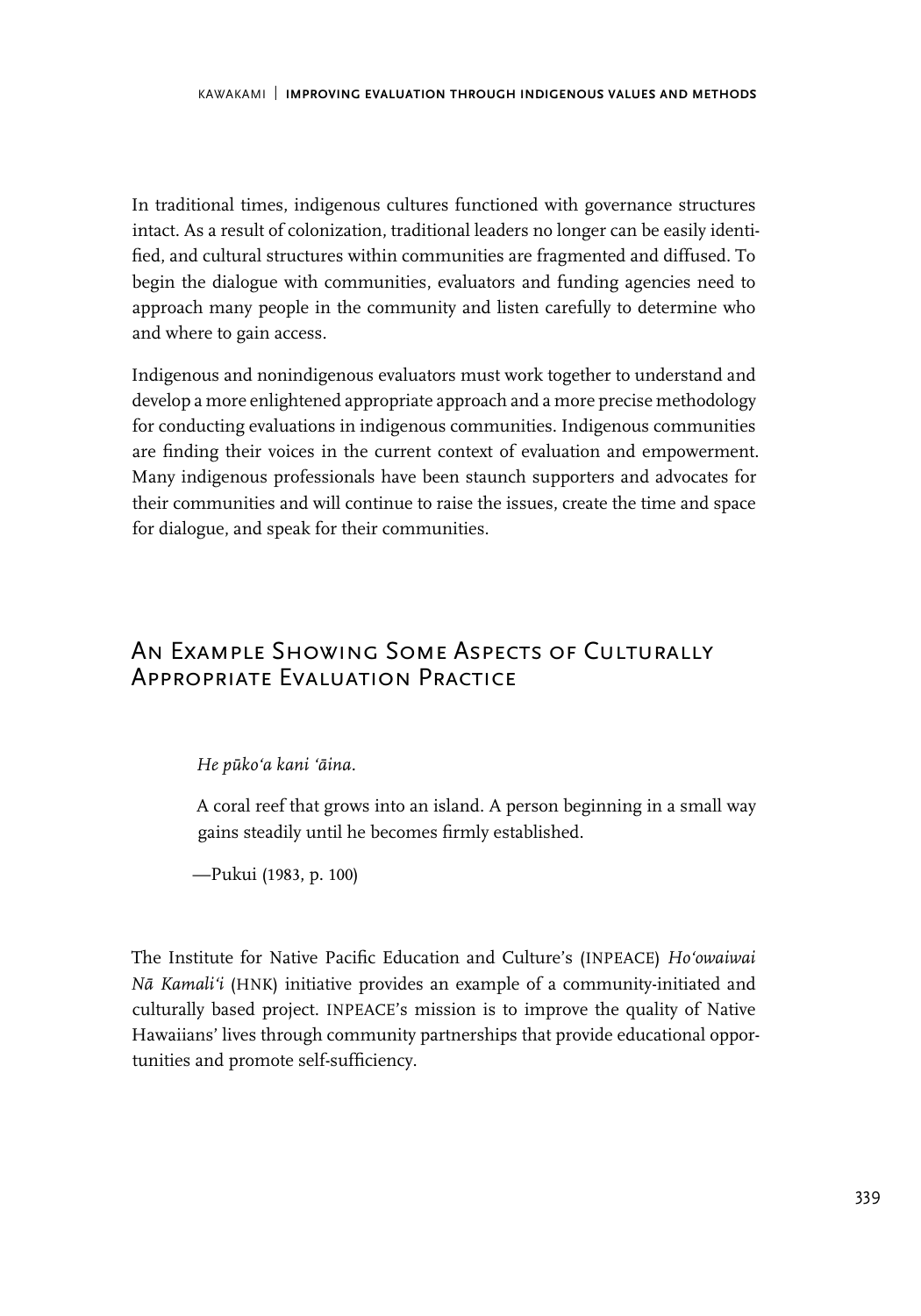Ho'owaiwai Nā Kamali'i can be translated as "valuing the babies" and focuses on Kanaka Maoli children prenatal to age 5 on the neighbor islands of Hawaiÿi. The primary goal of the project is to design and develop a system of data collection and use it to set community priorities that ensure that Native Hawaiian children will be ready to succeed in school. HNK's approach was designed to ensure that the indigenous community did not experience an evaluation that was weak on cultural and historical meaningfulness.

INPEACE staff members serve as Community Based Early Childhood Advocates (CBECAs), who are a part of the target communities. CBECAs work with community stakeholders, such as parents, grandparents, cultural resources, service providers, educators, cultural experts, community leaders, and policymakers, to develop and implement a community-based plan to address critical early childhood education and care issues. Data collection from cultural experts, consumers, and service providers uses several unique, culturally aligned features.

This project strives to empower communities to determine the future of their *keiki*  (children) through the use of data that describe their vision for the 5-year-old keiki, their desired support system, the cultural resources available, and the gap between desired and available support. With this information, advisory councils develop an early childhood plan that is community-owned, community-driven, adaptable, culturally based, and sustainable.

At the core of this project lies the vision Hawaiian communities hold for their children at age 5 as being safe, healthy, ready to succeed, and culturally prepared. This vision reflects the overall State of Hawai'i vision but has added cultural competence. Focus groups held in Kanaka Maoli communities consistently brought up cultural competence as key to defining what readiness for kindergarten is from an indigenous viewpoint.

#### *Data Collection*

The data collection procedures took into account the impact on communities, which were leery of providing information because of past efforts that failed to produce positive changes. A clear articulation of purposes was necessary for families to buy into the project. The data collection tools focused on cultural factors that contribute to readiness for kindergarten, informed the well-being of Känaka Maoli, stayed connected to Native Hawaiian values, were usable by Native Hawaiian communities, and added to the statewide early childhood data picture.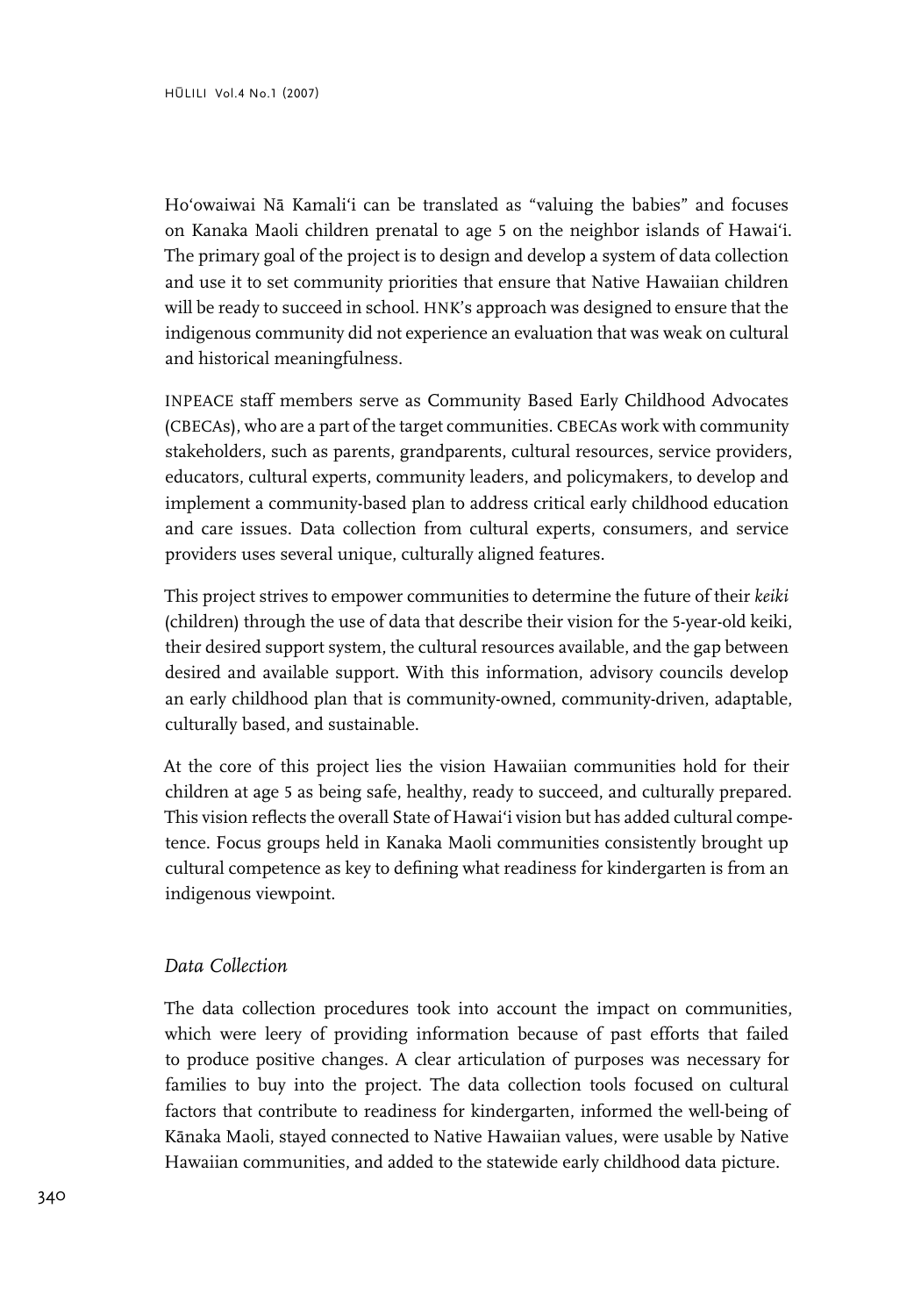An example of the type of data collection tool just described is the INPEACE Consumer Survey (University of Hawai'i, Center on the Family, 2002), which taps into the lives of community members to assess grassroots perceptions of early childhood support in their local area. Kanaka Maoli communities were able to identify needs and gaps in services as well as comment on the quality of the services and suggest ways to improve. This survey includes questions concerning the availability, accessibility, cost, and quality of services for four key contributors to early childhood well-being: family support, parenting support, health support, and early child-care support.

During the data collection process, one CBECA was assigned to each of the five survey sites. All surveys were completed by parents and caretakers of Native Hawaiian children from prenatal up to 5 years of age. Each advocate gathered surveys from consumers at agencies or programs providing services in each domain, as well as from community events and gathering places such as parks, beaches, laundromats, cultural events, athletic games, grocery stores, and churches. Incentive gifts such as crayons, jump ropes, coloring books, and puzzles were provided to respondents. Because CBECAs are from the communities, they are involved in the daily routines of families in the community and are often present at community events.

CBECAs focused on honoring community and cultural values. The CBECA job position description included a requirement of sensitivity to Hawaiian culture and knowledge about the educational issues that challenge the vulnerable prenatal to age-5 child. Communities were wary of sharing information, but the specialized community knowledge of the CBECAs helped dispel some of the wariness.

#### *Results*

Analyses of the 2004 INPEACE Consumer Survey (University of Hawai'i, Center on the Family, 2005) showed that respondents rated health-support services in their communities the most favorable, followed closely by early-care and educationsupport services. These results have two main implications. First, more services in each area of support are needed. Specifically, it appears that not only is there a need for more services, but there is also a need for a wider variety of services. This was by far the most frequent suggestion provided by respondents. Second, the results suggested that more publicity and advertising to promote awareness about the availability of these services are needed.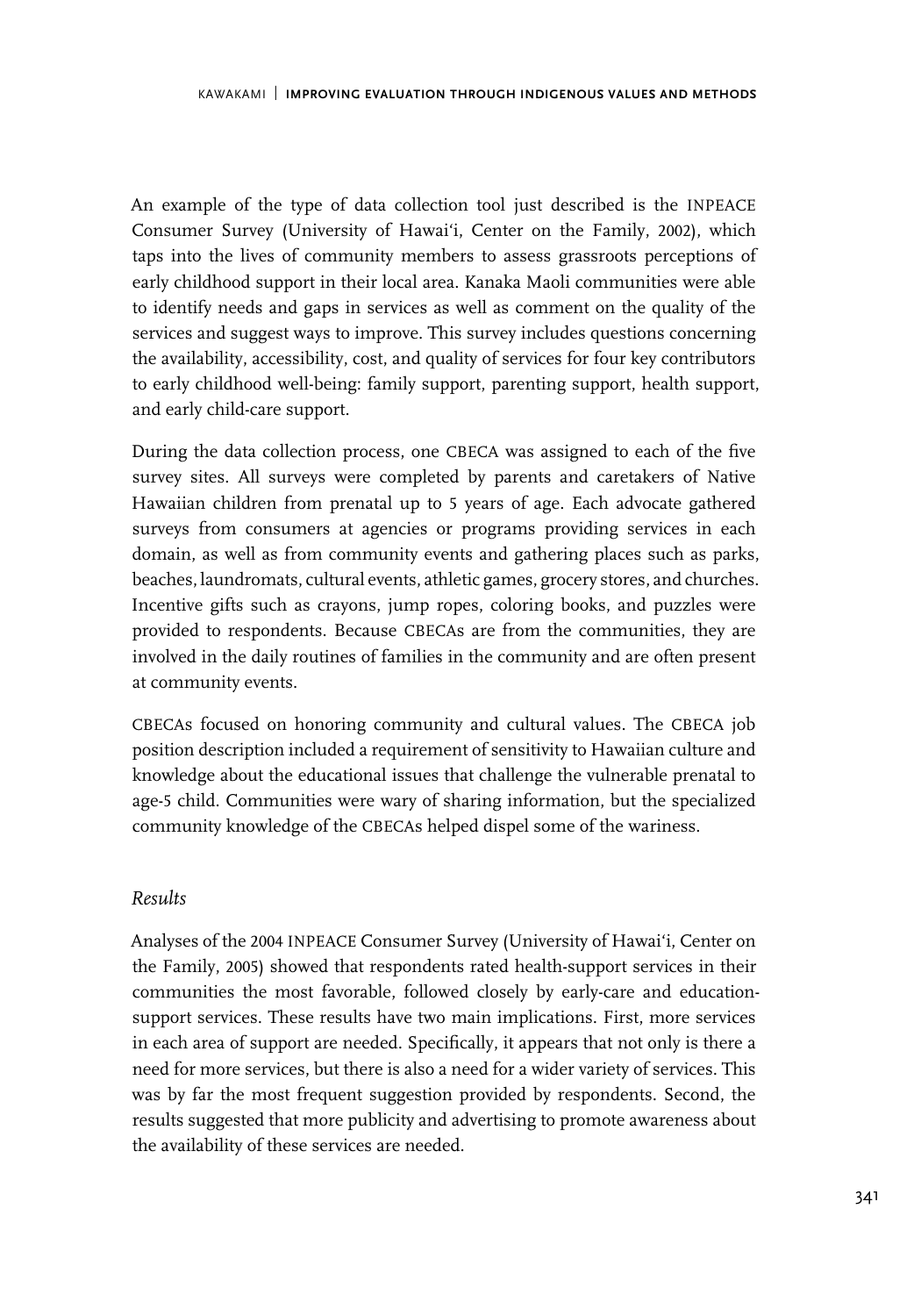With these community-based data, HNK is currently working closely in communities to target identified issues and gaps in services. From the statewide perspective, a pattern of priorities is emerging from the community advisory councils on the numerous early childhood issues. These priorities reflect the results regarding the need for a variety of services and more publicity, as shown in Table 2.

| Advisory council priority                   | Data result                                                                             |  |
|---------------------------------------------|-----------------------------------------------------------------------------------------|--|
| Smoothing transitions into kindergarten     | Increasing variety of education and care<br>services                                    |  |
| Family-focused projects                     | Increasing variety of family-support services                                           |  |
| Supporting children of incarcerated parents | Increasing variety of education and care, family<br>support, parenting-support services |  |
| Cultural maps                               | Increasing the variety of family-support<br>services                                    |  |
| Raising early childhood awareness           | More publicity                                                                          |  |
| 'Ohana (family) resources kits              | Increasing access to available services                                                 |  |

**TAbLE 2** Community priorities and data results

From the project's perspective, a notable result is the statewide creation of community-based advisory councils, which will continue to advocate at executive/legislative/local policymaking levels, at education institutions (Department of Education, university, private/public schools), and at the family level for referrals to appropriate social services. Also noteworthy are community-based capacity-building efforts through the HNK first-ever Native Hawaiian Early Childhood Summit and the synthesis of all the community-based plans. Finally, the HNK project developed an extensive network of supporting partnerships and relationships that will continue to help to close service gaps in communities. Ultimately, HNK communities have been able to determine their needs in ways that are important to them and respect their cultural protocols. HNK provided a viable venue to do this.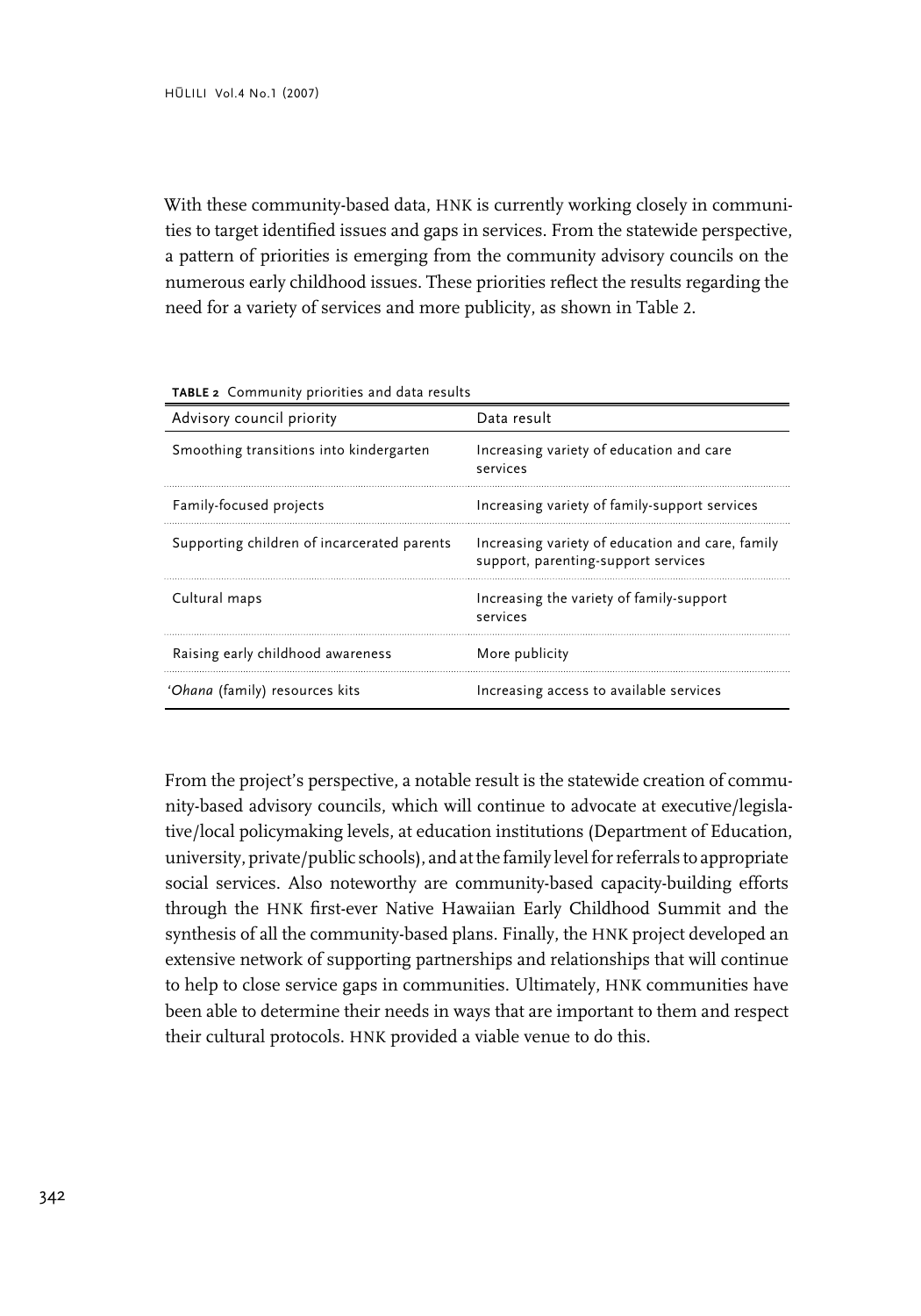Although this example may be more of a needs assessment than a full external evaluation, it provides us with instances of how the indigenous perspective may be honored within a community-based self-evaluation that respects who we are and what we value and leads to the identification of fully functioning (valuable) support systems currently working in the community. As a needs assessment, it provides the community with data to develop community plans and to identify its priorities to increase the value of culturally and community-based support for the future.

This traditional Hawaiian saying speaks well to the overall HNK project:

*E kaupë aku no i ka hoe a kö mai.* 

Put forward the paddle and draw it back. Go on with the task that is started and finish it.

—Pukui (1983, p. 39)

This culturally and community-based project was a valuable effort that was in sync with national initiatives focused on making sure our most vulnerable populations of young children are prepared to succeed in school. Of value in this project is the way this synchronicity stemmed from the family, up to the community, to the island, to the state, and to the nation.

### Concluding Remarks

We began this article by introducing ourselves and talking about our shared histories of "discovery," colonization, and misrepresentation. These histories have made the indigenous peoples of our lands both wary and weary of evaluation practices that disregard our worldviews and our place as *kama'äina* and *tangata whenua* (peoples of the land). Such practices are an offense to our mana. They also further marginalize us when our own aim is to improve our life circumstances within the societies we now know. New evaluation practices are therefore sought that honor the dreams and aspirations of indigenous peoples in Hawai'i and Aotearoa.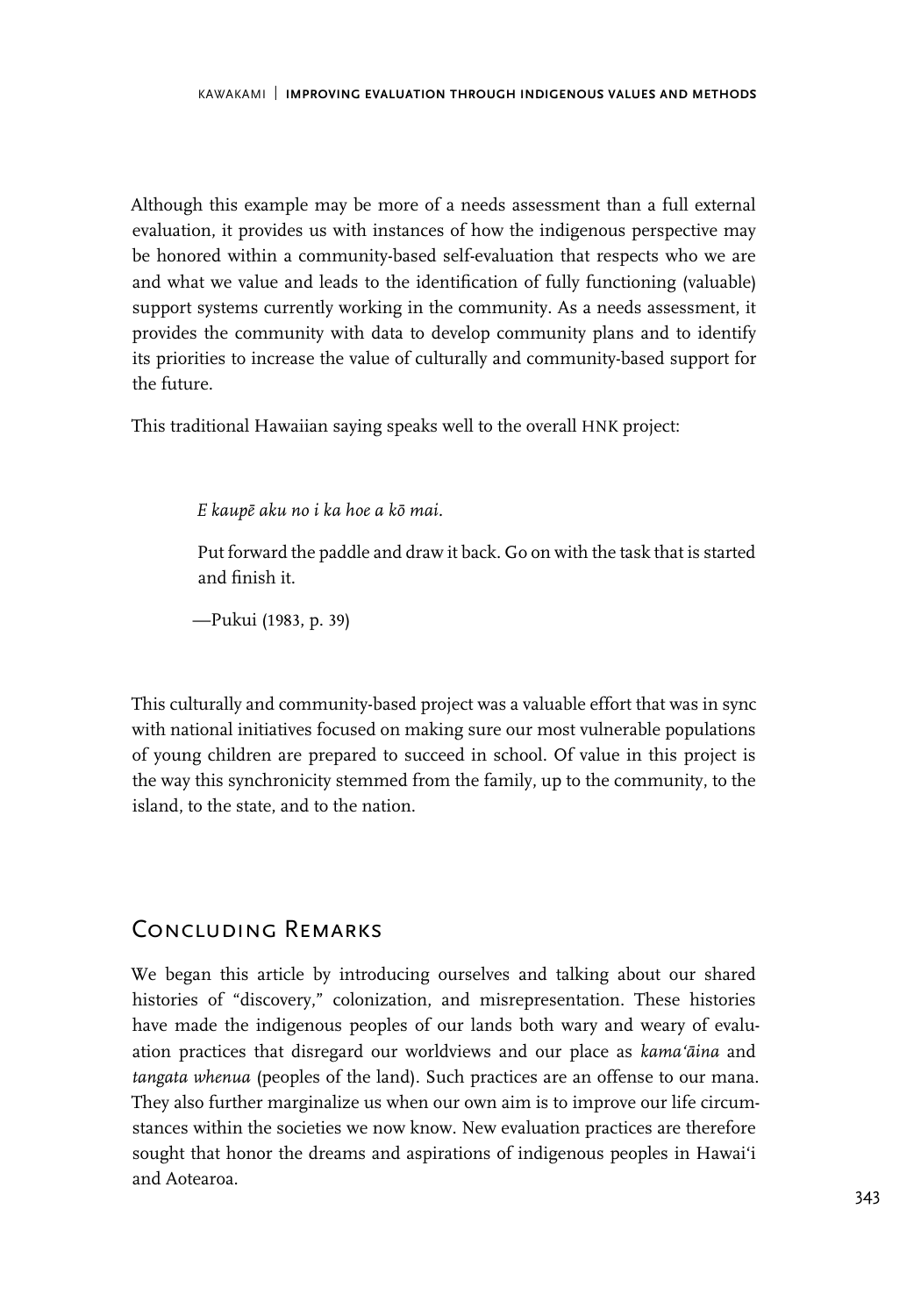The time for this is long overdue. As our understandings of our own cultures and our training in mainstream approaches to evaluation come together, the opportunities for synergies are many and exciting. At their core, these synergies are about valuing and respecting the voices of indigenous peoples and ensuring that interventions and evaluations speak to those who are most involved—our communities. Tied to this is the recognition that our worldviews, our ways of knowing, and our knowledge are fundamentally valid and legitimate.

Even though the processes of colonization have marginalized us within our own lands, we remain sovereign people who insist on the right to find our own solutions and our own ways of evidencing social transformations. Evaluations that support us in this effort must exhibit both academic and cultural validity. We look forward to the day when this approach becomes the norm of our evaluation experience.

*He ÿaÿaliÿi ku makani mai au; ÿaÿohe makani nana e kulaÿi.* 

I am a wind-resisting 'a'ali'i; no gale can push me over.... I can hold my own in the face of difficulties. The 'a'ali'i bush can stand the worst of gales, twisting and bending but seldom breaking off or falling over.

—Pukui (1983, p. 60)

#### **REFERENCES**

- American Evaluation Association. (2004). *Guiding principles for evaluators.* Retrieved February 16, 2005, from http://www.eval.org/Publications/GuidingPrinciples.asp
- Bancroft, H. H. (Ed.). (1902). *The great republic by the master historians: The annexation of Hawaii*. Retrieved January 2, 2006, from http://www.humanitiesweb.org/human.php?s=s&p=h&ID=1005
- Cajete, G. (2000). *Native science: Natural laws of interdependence.* Santa Fe, NM: Clear Light.
- Colonisation. (2006). Retrieved January 3, 2006, from http://www.newzealand.com/travel/about-nz/history/history-colonisation.cfm
- Cram, F. (1997). Developing partnerships in research: Mäori research and Päkehä researchers. *SITES, 35,* 44–63.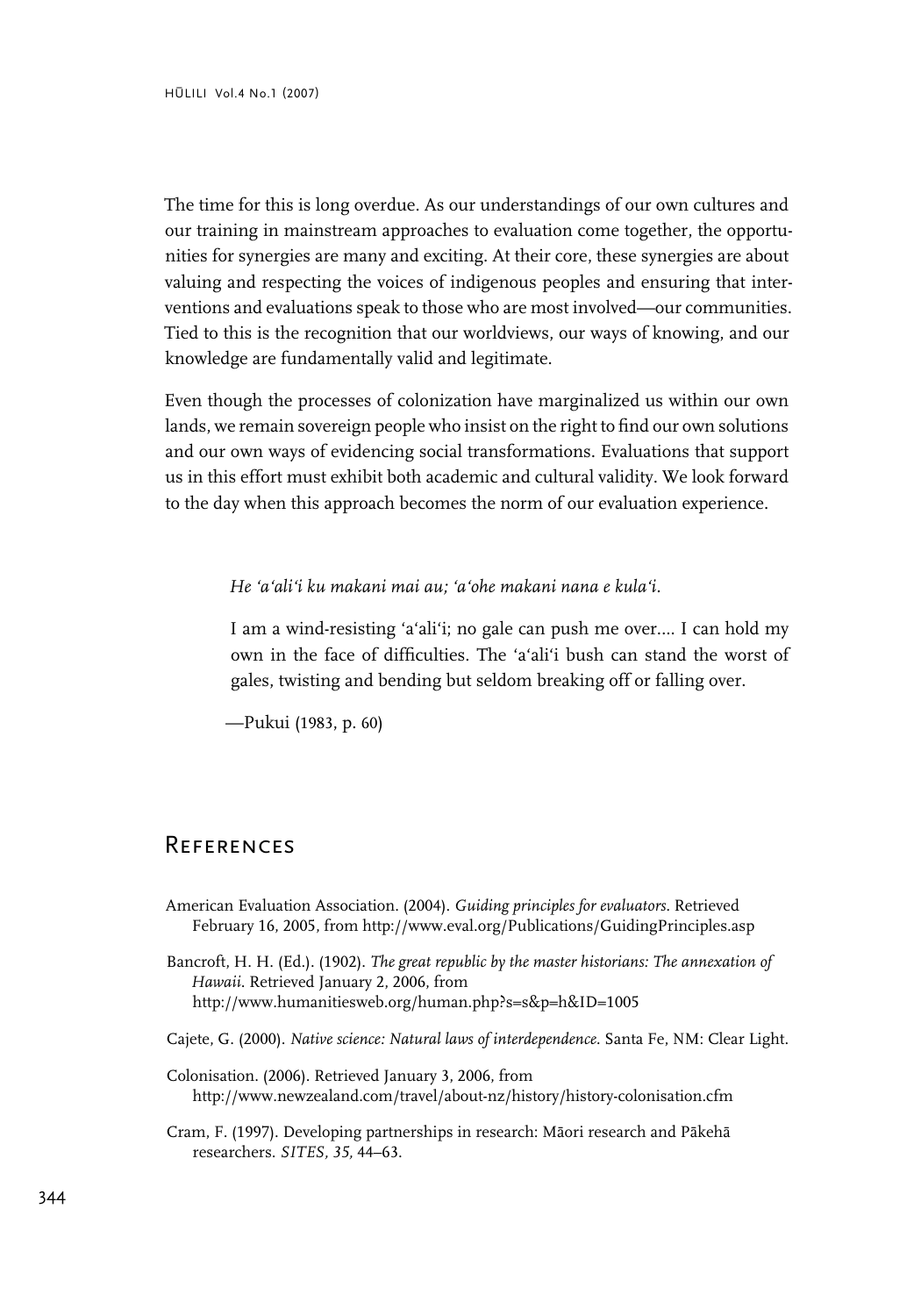- Cram, F. (2001). Rangahau Mäori: Tona tika, tona pono. In M. Tolich (Ed.), *Research ethics in Aotearoa* (pp. 35–52). Auckland, New Zealand: Longman.
- Cram, F., Pihama, L., Jenkins, K., & Karehana, M. (2001). *Evaluation of programmes for Mäori adult protected persons under the Domestic Violence Act 1995.* Wellington, New Zealand: Ministry of Justice.
- Daes, E.-I. (1995). *Principles and guidelines for the protection of the heritage of indigenous people.* Elaborated in conformity with resolution 1993/44 and decision 1994/105 of the Sub-Commission on Prevention of Discrimination and Protection of Minorities of the Commission on Human Rights, Economic and Social Council, United Nations. Retrieved January 15, 2006, from http://www.ankn.uaf.edu/IKS/protect.html
- Davis, J. D., Erickson, J. S., Johnson, S. R., Marshall, C. A., Running Wolf, P., & Santiago, R. L. (Eds.). (2002). Work Group on American Indian Research and Program Evaluation Methodology (AIRPEM). In *Symposium on Research and Evaluation Methodology: Lifespan issues related to American Indians/Alaska Natives with disabilities.*  Flagstaff: Northern Arizona University, Institute for Human Development, Arizona University Center on Disabilities, American Indian Rehabilitation Research and Training Center.
- Desmond, A., & Moore, J. (1991). *Darwin*. London: Penguin.
- Fetterman, D. M., & Wandersman, A. (Eds.). (2005). *Empowerment evaluation principles in practice.* New York: Guilford Press.
- Greene, J. C. (1997). Evaluation as advocacy. *Evaluation Practice, 18*(1), 25–35.
- Health Research Council of New Zealand. (1998). *Guidelines for researchers on health research involving Mäori*. Auckland, New Zealand: Author.
- Kahakalau, K. (2004). Indigenous heuristic action research: Bridging Western and indigenous research methodologies. *Hülili, 1*(1), 19–34.
- Kamehameha Schools, Policy Analysis & System Evaluation. (2003, March). *Evaluation Hui: Toward guidelines for culturally responsible evaluation and research*  (Rep. No. 02-03-17). Honolulu: Author.
- Kanaÿiaupuni, S. M. (2004). Kaÿakälai kü känaka: A call for strengths-based approaches from a Native Hawaiian perspective. *Educational Researcher, 33*(9), 26–32.
- Kawakami, A. J. (1999). Sense of place, culture and community: Bridging the gap between home and school for Hawaiian students. *Education and Urban Society, 32*(1), 18–40.
- Kawakami, A. J., & Aton, K. K. (1999). *Na Pua No'eau curriculum guidelines.*  Hilo: University of Hawai'i–Hilo, Center for Gifted and Talented Native Hawaiian Children.
- Kirkhart, K. E. (1995). Seeking multicultural validity: A postcard from the road. *Evaluation Practice, 16*(1), 1–12.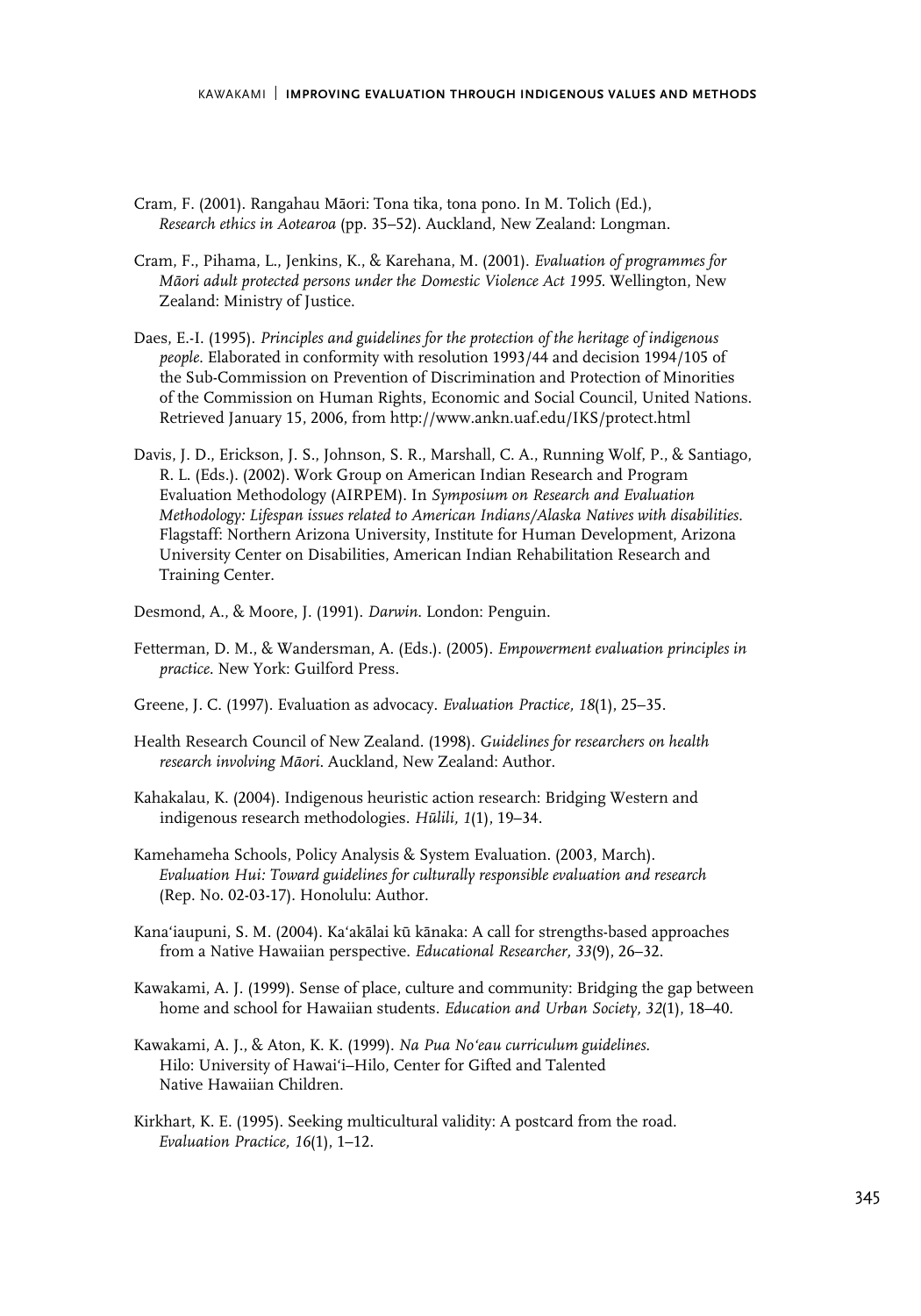- Lai, M. K., Cram, F., Kawakami, A. J., Porima, L., & Aton, K. K. (2005, October). *Brackish waters: Going with the flow in the space between indigenous cultural identities and Western professional evaluation roles.* Paper presented at the annual meeting of the American Evaluation Association, Toronto, Ontario, Canada.
- Lai, M. K., Yap, M., & Dunn, H. (2004, October). *Developing mo'olelo evaluation methods for Pihana Nä Mamo.* Paper presented at the Kamehameha Schools Research Conference on Hawaiian Well-Being, Kea'au, HI.
- Lewis, C. (2001). *ICE case study: Kaho'olawe and the military.* Retrieved February 21, 2005, from http://www.american.edu/ted/ice/hawaiibombs.htm
- Maaka, M. J. (2004). E kua takoto te mänuka tütahi: Decolonization, self-determination, and education. *Educational Perspectives: Indigenous Education, 37*(1), 3–13.
- Mead, H. M. (2003). *Tikanga Mäori: Living by Mäori values.* Wellington, New Zealand: Huia.
- *Merriam-Webster's collegiate dictionary.* (10th ed.). (1993). Springfield, MA: Merriam-Webster.
- Meyer, M. A. (1998). Native Hawaiian epistemology: Sites of empowerment and resistance. *Equity and Excellence in Education, 31,* 22–28.
- Meyer, M. A. (2003). *Ho'oulu—Our time of becoming: Hawaiian epistemology and early writings.* Honolulu: 'Ai Pöhaku Press.
- National Maritime Museum. (2005). Medal commemorating the discovery of Hawai'i by Captain James Cook—obverse. Retrieved February 19, 2005, from http://www.nmm. ac.uk/server/show/conMediaFile.3188
- Osorio, J. K. K. (2004). Gazing back: Communing with our ancestors. *Educational Perspectives: Indigenous Education, 37*(1), 14–17.
- Patton, M. Q. (2002). *Qualitative research and evaluation methods* (3rd ed.). Thousand Oaks, CA: Sage.
- Pihama, L., Cram, F., & Walker, S. (2002). Creating methodological space: A literature review of Kaupapa Mäori research. *Canadian Journal of Native Education, 26*, 30–43.
- Pipi, K., Cram, F., Hawke, R., Hawke, S., Huriwai, T. M., Keefe, V., et al. (2003). *Mäori and iwi provider success: A research report of interviews with successful iwi and Mäori providers and government agencies*. Wellington, New Zealand: Te Puni Kokiri.
- Porima, L. (2005). *Cultural well-being through tikanga Mäori: A grounded interpretation in relation to the practice of evaluation*. Whitby, Porirua, New Zealand: LLE Research.
- Pukui, M. K. (1983). *'Ölelo no'eau: Hawaiian proverbs and poetical sayings* (collected, translated, and annotated by M. K. Pukui). Honolulu: Bernice P. Bishop Museum.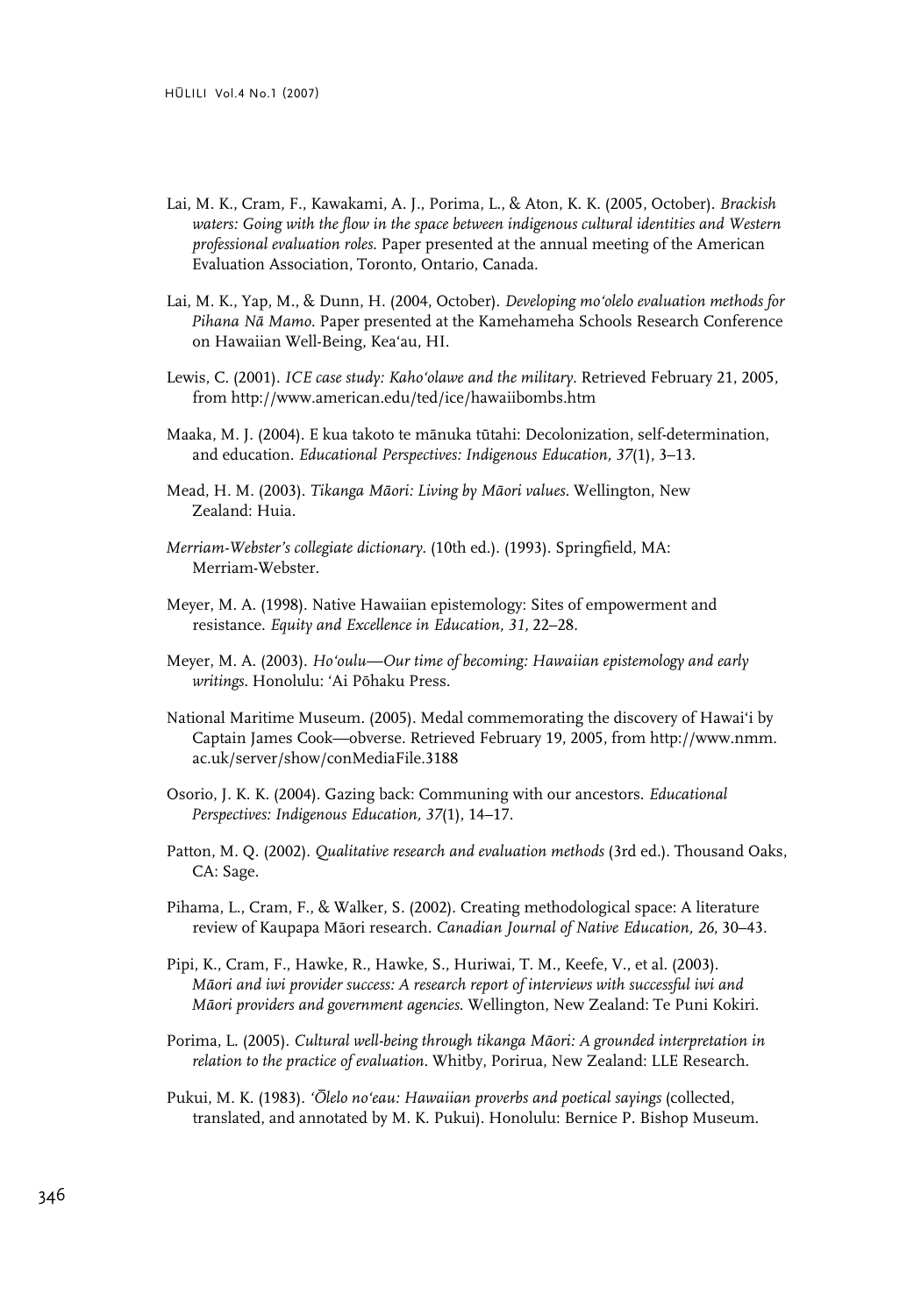- Reid, P., & Cram, F. (2004). Connecting health, people and county in Aotearoa/New Zealand. In K. Dew & P. Davis (Eds.), *Health and society in Aotearoa/New Zealand*  (2nd ed., pp. 33–48). Auckland, New Zealand: Oxford University Press.
- Robson, B., & Reid, P. (2001). *Ethnicity matters: Review of the measurement of ethnicity in official statistics.* Wellington, New Zealand: Statistics New Zealand.
- SenGupta, S., Hopson, R., & Thompson-Robinson, M. (2004). Cultural competence in evaluation: An overview. In M. Thompson-Robinson, R. Hopson, & S. SenGupta (Eds.), *In search of cultural competence in evaluation* (New Directions for Evaluation No. 102, pp. 5–19). San Francisco: Jossey-Bass.
- Simon, J., & Smith, L. T., with Cram, F., Höhepa, M., McNaughton, S., & Stephenson, M. (2001). *A civilising mission? Perceptions and representations of the native schools system.*  Auckland, New Zealand: Auckland University Press.
- Smith, L. T. (1999). *Decolonizing methodologies: Research and indigenous peoples.* London: Zed Books.
- Theroux, J. (2004, March 9). *Understanding our "broken" schools.* Retrieved February 1, 2005, from http://the.honoluluadvertiser.com/article/2004/Mar/09/op/op04a.html
- United Nations, Commission on Human Rights, Sub-Commission on Prevention of Discrimination and Protection of Minorities. (1993). *Draft declaration on the rights of indigenous peoples.* Retrieved February 11, 2005, from http://www.usask.ca/nativelaw/ ddir.html
- University of Hawai'i, Center on the Family. (2002). *Native Hawaiian young children: Data, information, and services report to Ho'owaiwai Nä Kamali'i, the Native Hawaiian Early Childhood Education and Care Consortium*. Honolulu: Author.
- University of Hawai'i, Center on the Family. (2005). *Community perceptions of services for Native Hawaiian young children: 2005 INPEACE report.* Honolulu: Author.
- Wakefield, E. G. (1837). *The British colonisation of New Zealand*. London: J. W. Parker.
- Yamamoto, E., & Iijima, C. (2000). The colonizer's story: The Supreme Court violates Native Hawaiian sovereignty—again. *ColorLines, 3*(2). Retrieved January 2, 2006, from http://www.colorlines.com/article.php?ID=75